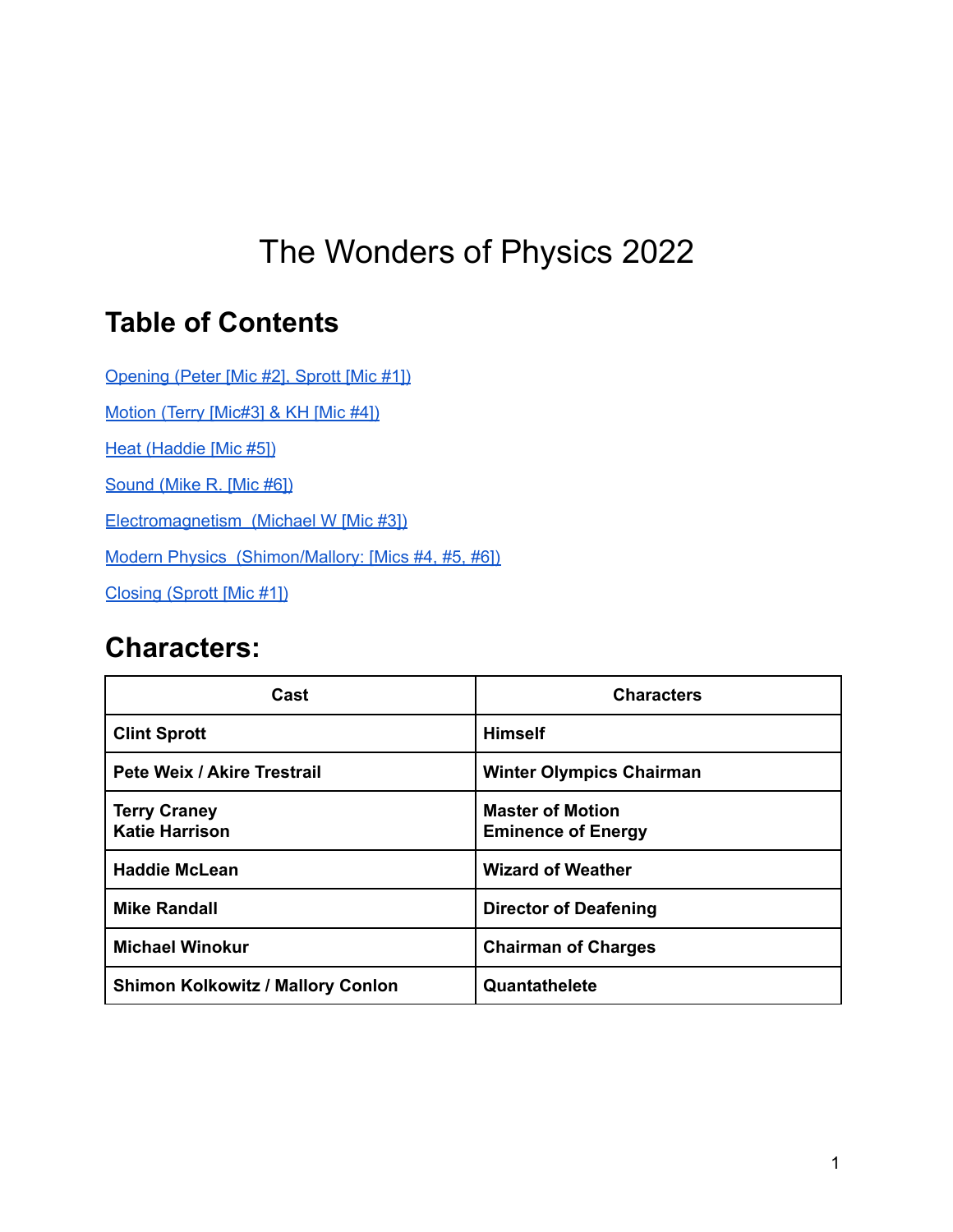## **Premise**

The Physics Department presents a proposal to the Olympics Committee to host the 2034 Winter Olympics in Madison with some minor changes to the rules and some unusual physics events.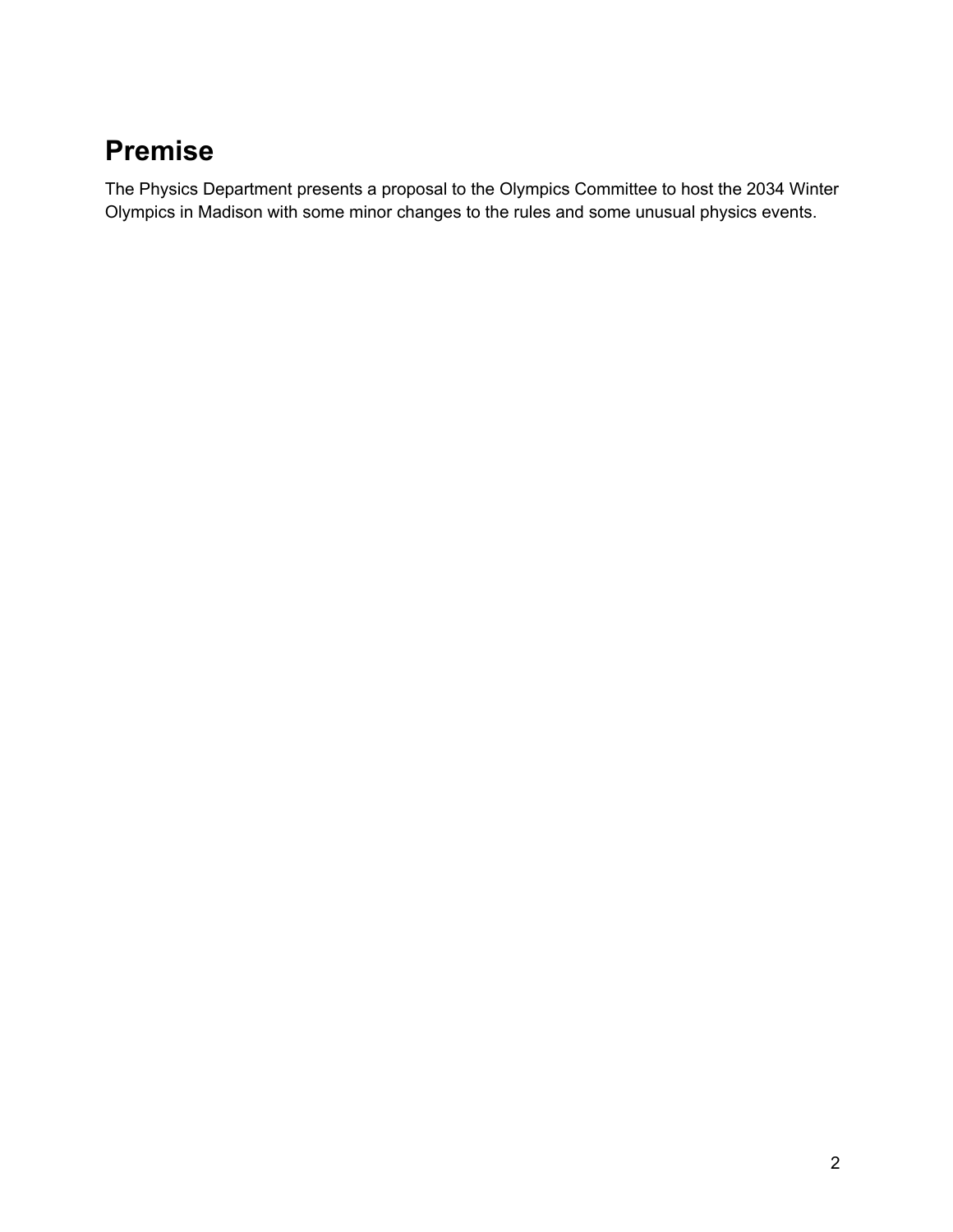# **Demo List - UPDATE AS YOU GO:**

Sprott (Opening)

● Lighted torch and methane-filled balloon suspended from above

Terry (Motion) "Master of Motion" and Katie Harrison "Eminence of Energy"

- Ring, Disc, and Sphere, [1Q10.30](https://wiki.physics.wisc.edu/facultywiki/Racing_Discs)
- Rotating platform and [Dumbbells,](https://wiki.physics.wisc.edu/facultywiki/Rotating_Platform) 1Q40.10
- Hammer Toss, 1D40.12
- [Earth-Moon](https://wiki.physics.wisc.edu/facultywiki/Earth-Moon) System, 1D40.35
- Meter Stick on Fingers, 1J10.20
- Air Pucks, [1N40.25](https://wiki.physics.wisc.edu/facultywiki/AirPucks)
- Magdeburg Hemispheres, 2B30.30
- Catch a Meter Stick, [Reaction](https://wiki.physics.wisc.edu/facultywiki/Reaction_Time) time, 1C30.55a
- Catch a Dollar, [Reaction](https://wiki.physics.wisc.edu/facultywiki/Reaction_Time) time, 1C30.55b

Haddie (Heat)

- Adiabatic expansion–make clouds if snow is needed
- Ethanol rocket for speed skaters
- Bernoulli beachball volleyball
- IR Hide and Seek (use IR camera) 3 screens, one fine mesh, one plexiglass, one black plastic, IR camera on tripod to project on screen for audience viewing
- Turning copper medal, to silver medal, to gold

Mike R. (Sound) "Director of Deafening"

- Range of Hearing, 3C20.10
- Speed of pulses on ropes, 3B10.18
- Hydrogen / air balloon (+ hearing protection for presenter)
- Decibel meter (for H2/air balloon explosion)

Michael W. (Electromagnetism) "Chairman of Charges"

- Bike hooked to generator to power light during blackout
- Faraday cage/Tesla coil, new penalty box for ice hockey
- Can launcher instead of guns for biathalon
- Eddy currents for safe landing/braking, magnetic & steel balls, copper and plastics tubes, liquid nitrogen?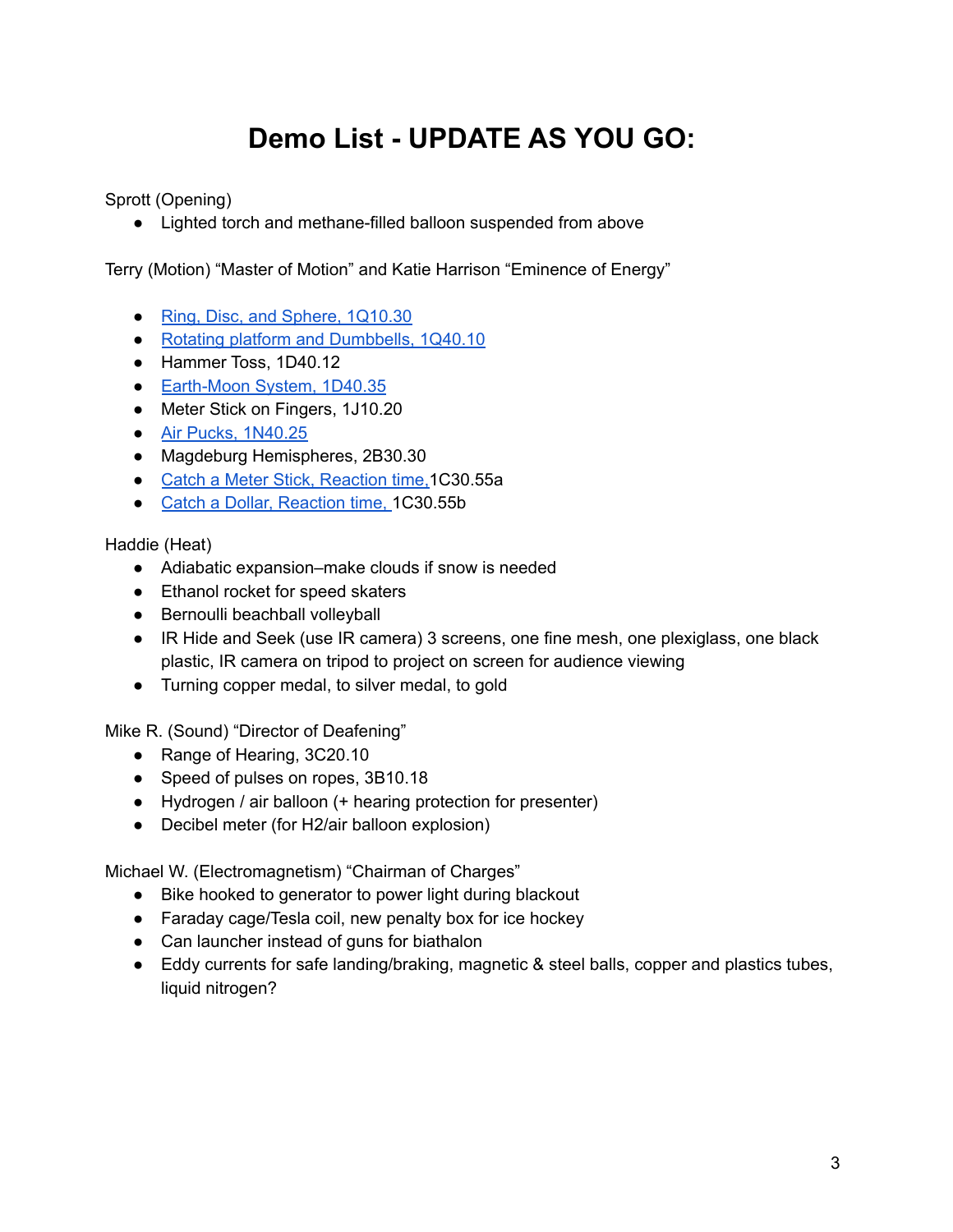- Theremin for Olympic theme??
- Ion propulsion with static electricity, Van de Graff

Shimon / Mallory (Quantum Connoisseurs)

- Superconducting track (racing)
- Guiding laser/total internal refraction (racing)
- Photoluminescent sheets basically make the electron transition demo giant
- [Switch](https://www.amazon.com/Hoberman-Switch-Ball-1-Colors-Styles/dp/B003KCG9IM/ref=asc_df_B003KCG9IM/?tag=hyprod-20&linkCode=df0&hvadid=312149920204&hvpos=&hvnetw=g&hvrand=12212725606945316029&hvpone=&hvptwo=&hvqmt=&hvdev=c&hvdvcmdl=&hvlocint=&hvlocphy=9018948&hvtargid=pla-569676524389&psc=1) pitch ball to showcase superposition and entanglement(dodgeball)

Sprott (Closing)

● Liquid Nitrogen Cloud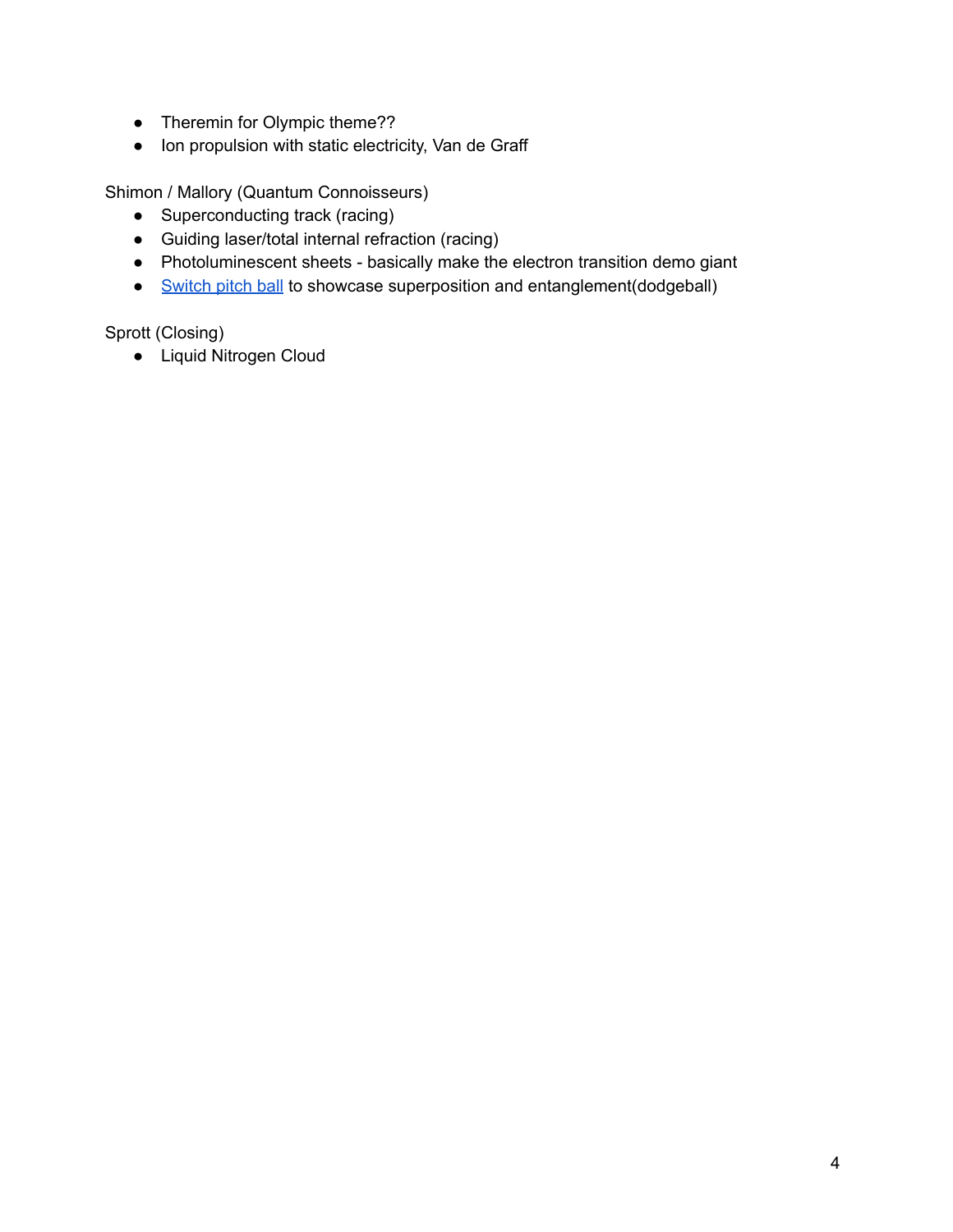# The Wonders of Physics 2022

"Physics of the Olympics"

### <span id="page-4-0"></span>*Opening* **(Peter [Mic #2], Sprott [Mic #1])**

*Lights: Main Lights only Audio: Science Songs (ON A&C) - Cameras 5 & 6: {Crowd Shots on A & C } (ON B) - RGB {T1 Computer 1}: [P](http://www.panoramas.dk/mars/greeley-haven.html)PT intro (Who will prepare this?) Lights: Change to Stage & Floods*

- **Peter:** Welcome to the (329, 330, 331, 332) presentation of *The Wonders of Physics*... Before the show begins, I want to assure you we make all our demonstrations as safe as possible provided you remain in your seats. *(Last day only: You will also notice that we are videorecording the show. If you don't want to appear on the video or want your children to appear, don't volunteer for any of the demonstrations.)*
- **Peter:** As the Chair of the Olympics Committee, I'm charged with finding a location to host the 2034 Winter Olympics, and we have had a very unusual proposal from a group of physicists at the University of Wisconsin-Madison. Here to explain their proposal, representing the University, is that olympic oligarch, that powerhouse of physical prowess, that wizard of winter, that wonder of physics, Professor Clint Sprott…

*Audio: Theme music Action: [Sprott jogs in wearing a white tuxedo with a lighted torch, ignites a methane-filled balloon, and hands the torch to Peter ]*

*(ON B) - {Lectern Computer 1 - PPT Slide #2}: {.[.Video](http://sprott.physics.wisc.edu/wop/Movies/24523_Abstract_flame_backgrounds_HD_BG.mp4) of Fire..}*

**Sprott:** Welcome to *The Wonders of Physics***!** We in the Physics Department at the University of Wisconsin watched the recent Winter Olympics with great interest, and we noticed how much physics the athletes used in their sports. We think the Olympics could be greatly improved with a few minor changes to the rules and with some additional events that should be very popular. Also, what better place to hold the Winter Olympics than Madison, Wisconsin with its winter weather, frozen lakes, sunny skies, and a world-class university with a superb department of physics.

**Peter:** The Olympics is about sports, not about physics! But I would like to hear your proposal…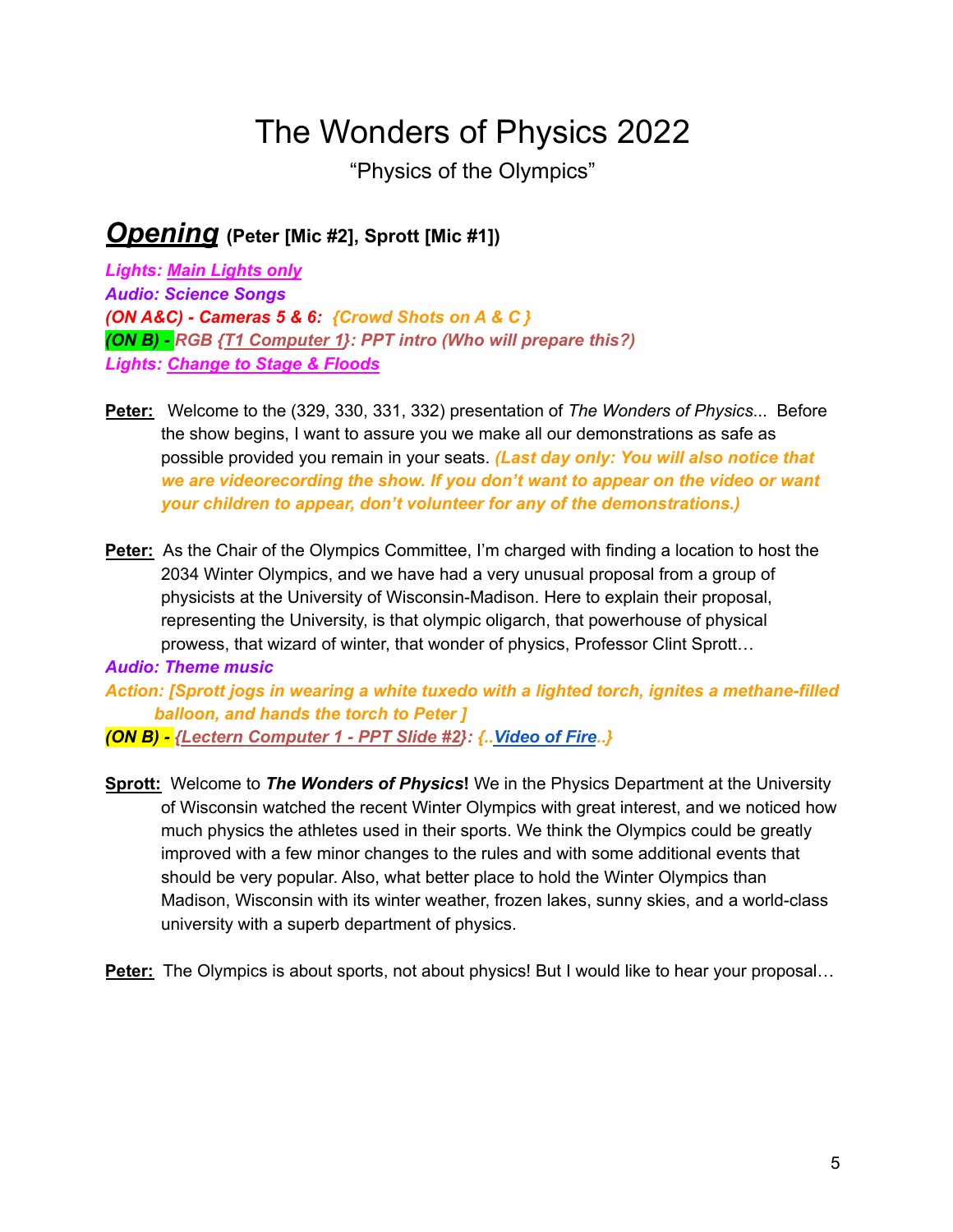**Sprott:** Of course. Most of the Olympic events involve motion, and that's the oldest and one of the most important branches of physics. Here to explain some of our ideas is our Master of Motion, Terry Craney...

### <span id="page-5-0"></span>*Motion* **(Terry [Mic#3] & KH [Mic #4])**

#### *Audio: ?????*

- **Terry:** Thank you Professor Sprott. Yes, I am the "Master of Motion" and I am here today with my accomplice, Katie, the "Eminence of Energy."
- *KH:* Hello everyone!!! It is I, Eminence of Energy! I hope you're ready to get this show moving because we are here to introduce some new events for this year's Olympics! we're excited to introduce how the fundamental principles of motion and mechanics will bring this year's Olympic games to life! SO, let's get started!
- **KH:** But before we unveil our first event, a little background on the physics.
- *KH:* Here we have two solid *(be sure to emphasize this!)* steel balls of different weight and diameters. First, I am going to drop these balls – now you folks are pretty smart, which **one** do you think will fall faster? **Ready to find out?** *(Drop onto a foam mat)* if you said they fall at the same speed you're absolutely correct! TIME for a harder question, let's roll the balls down this incline. **Now** which ball will reach the bottom first??? *{ Input from audience. }*

#### *Demo: {..Steel Ball Down an Incline...} Audio: Ta Da*

- *KH:* WOW, they rolled at basically the same speed!
- **Terry:** Ok, so far pretty straight forward. Two objects of the same shape, but of different masses, both fall and roll at the same rate due to the effects of gravity. But now let's take two different objects – a wooden wheel and a steel rim. Which one of these will reach the bottom first?

*{ Input from audience. }*

*Demo: {..Wooden Disk Down an Incline...} Audio: Ta Da*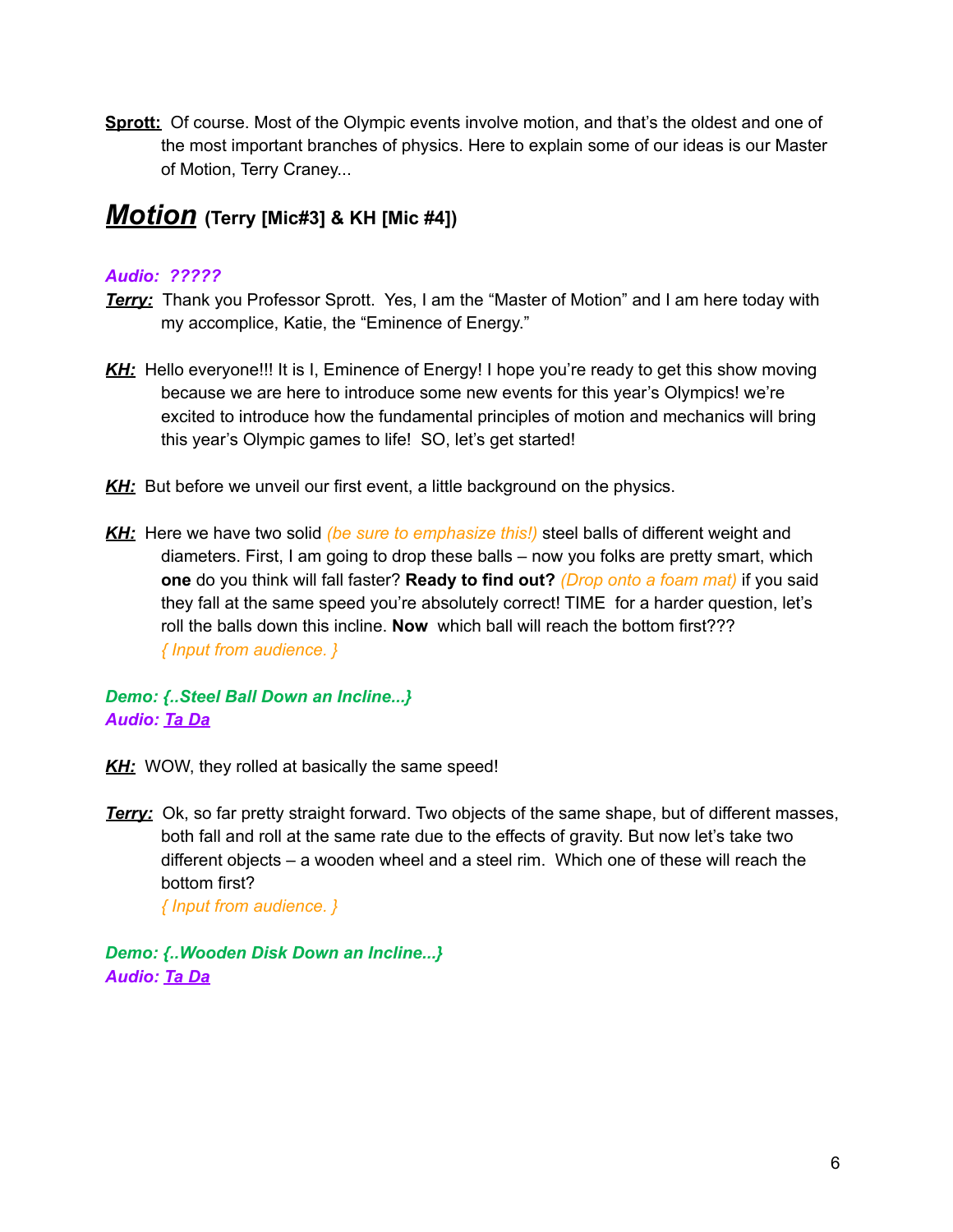- *KH:* What?! The wooden wheel rolled faster? Why is that Master of Motion??
- *Terry:* It all has to do with the shape of the object and with your namesake "Energy". Both the wheel and the rim have potential energy or stored energy at the top of the ramp, since they're both the same distance above the table. As the wheel and rim roll down the ramp, the potential energy is transferred into energy of motion or kinetic energy.
- *KH:* AHHHH I see! But there are two types of kinetic energy here, straight line kinetic energy and rotational kinetic energy. **And here is the difference** – the rim has what is called a higher moment of inertia because of its shape. If an object has a higher moment of inertia, it takes more energy to roll it.
- **KH:** What this is saying is that, more of the original potential energy at the top of the incline goes into rotating the rim and less energy goes into making it travel in a linear direction, thus making it travel down the ramp at a slower linear velocity. Basically, more weight at the center means you'll rotate faster and go down the ramp faster!

#### *Demo: {..Rotating Platform...}*

**Terry:** Yes, so let's demonstrate this fact another way with this rotating platform. Eminence of Energy is going to stand on the platform and I am going to spin her around. She holds these weights at arm's length and then brings the weights into her chest, thereby lowering her moment of inertia and increasing her rotational speed. She then jumps into the air!!. and lands perfectly! If not a bit dizzily. —

#### *Audio: Ta Da*

- KH: I'm no professional skater but, using this physics concept we propose a new modification to Olympic skating: add weights to the sleeves of the skaters! By doing this, we believe a skater could get 5, 6, 8, or even 10 rotations if the skater spins fast enough and the weights are heavy enough (well maybe 10 is a stretch– wink, wink)
- *Terry:* Now that our Eminence of Energy has regained her footing, Let's talk about another concept called the center of mass or center of gravity. The center of mass of an object is the point at which, for mathematical purposes, and in physics equations, we can assume all of the mass is acting. There are several ways of finding the center of mass of an object. We are going to describe two ways.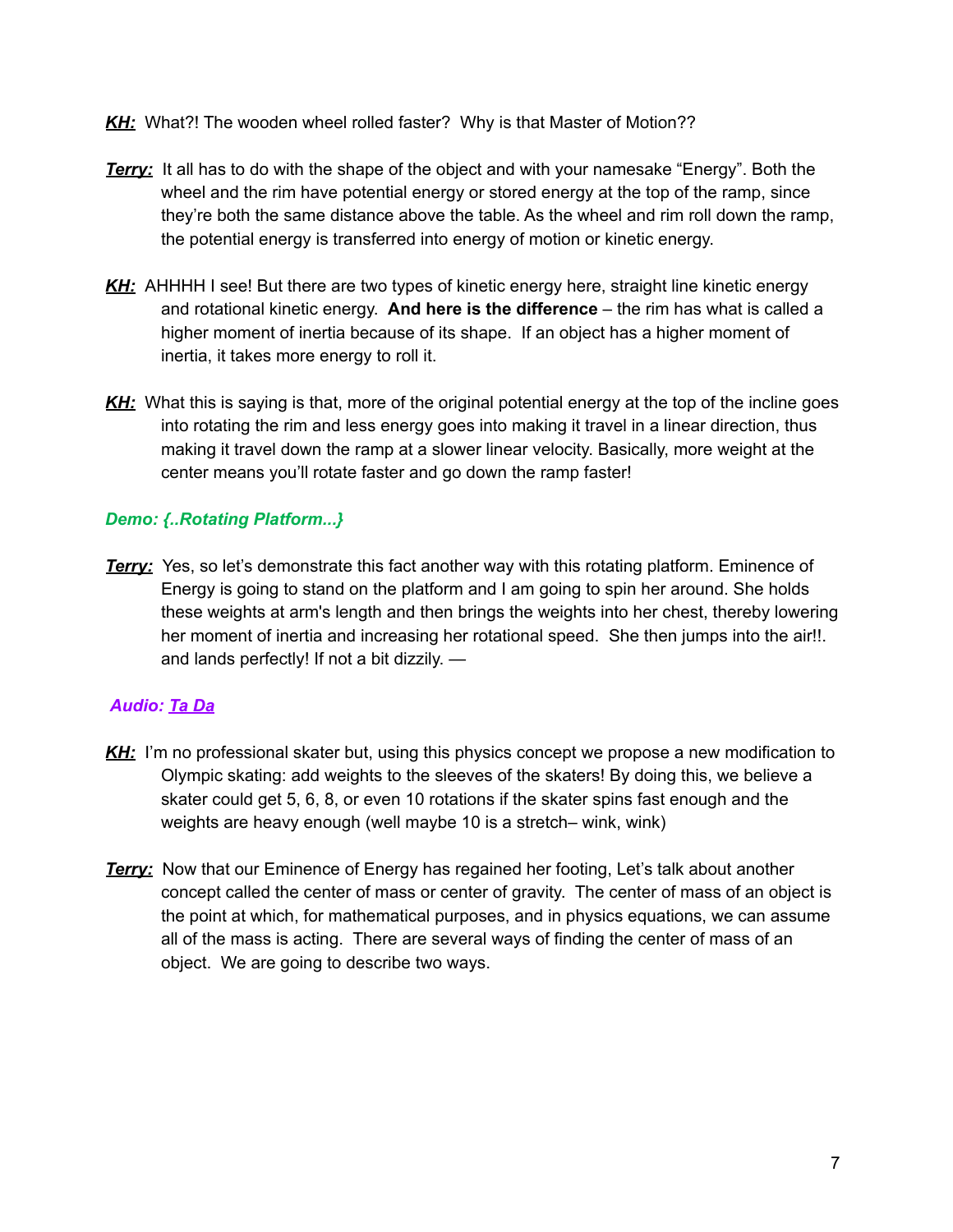- *KH:* To demonstrate, Let's start with this meter stick.
- *Terry: {..interrupts..}* By the way, did you know that the manufacturer of this meterstick is not going to make them any longer?
- KH: Cough cough \* Bad joke Master of Motion... But anyway, we can find the center of mass of a one dimensional or two-dimensional object by simply balancing it. This stick is fairly uniform, so the center of mass is going to be near the 50 cm mark.

#### *Demo: {..Center of Mass...}*

**Terry:** So now let's look at another object. We have here two different size balls attached by a thin rod. This is not uniform so where do you think the center of mass is? Not in the geometric center, but closer to the large sphere. A second way to find the center of mass of an object is to spin it. An object's center of mass is the point around which the object uniformly spins.

#### *Demo: {..Spin rod at geometric center and at center of mass… }*

#### *Audio: Ta Da*

- *Terry:* By the way, sometimes this apparatus is called the Earth/Moon demo. But the demo is not to scale. We say the moon revolves around the earth. But actually, and here is a fun fact, the center of mass is about 1000 miles or 1600 km below the surface of the earth. That's the point of rotation.
- *KH: Second joke* Speaking of kms, Did you hear about the guy who named his dog 5km? That way he could say he walks 5km everyday" (wink wink)
- *Terry:* Finally let's look at this hammer. The center of mass of this hammer is here at the "X". *(balance it)*. Now, I am going to attach this light at the center of mass and throw it up in the air. (0ne revolution, try two, maybe three).

*(ON B) - {Lectern Computer 1 - PPT Slide #?}: { ..??Video of Hammer??.} Demo: {..Center of Mass - Hammer!...} Audio: Ta Da*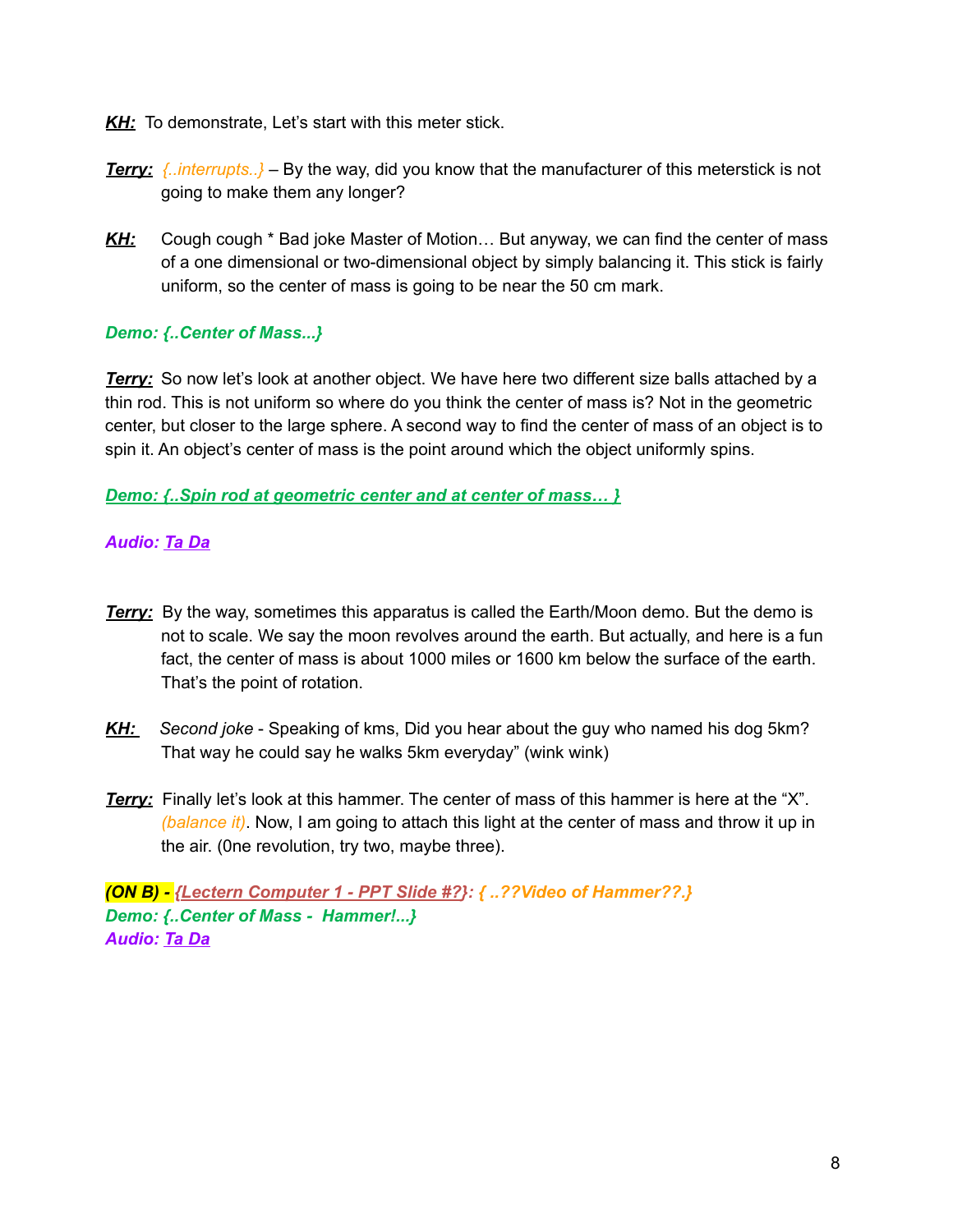*KH:* WOAH! You really set that hammer in motion! Using this idea, we propose that we make ax throwing an Olympic sport.

#### *(ON B) - {Lectern Computer 1 - PPT Slide #?}: { …Video of Ax Throw...}*

- KH: This could be a great addition!... That is as long as everyone wears hard-hats and medical personnel are close by, of course.
- *KH:* Now let's look at the idea of friction and another new event we propose. I have a tapered wooden stick. The friction between two surfaces depends on two main factors; one, the types of surfaces in contact with each other, since any two surfaces have a value called a coefficient of friction. And two, the weight or force pressing those surfaces together. To demonstrate, I will blindfold myself and use only the physics of friction to find the center of mass.

#### *Demo: {..Center of Mass - Meter Stick...}*

*Terry:* The types of surfaces are consistent: skin and wood, so the coefficient of friction is the same. The only variable is the weight or force on each finger. So, when the thicker end of the stick rests on her left finger, the weight is more and therefore the friction is more. On her right finger, the stick is thinner so the weight is less and the friction is less, so the right finger slides first until the weight on each finger becomes equal. The fingers then slide in unison until they reach the center of mass. (KH takes off blind fold, holds up meter stick, and bows. Hopefully the crowd will clap and it will act as our transition to the next bit)

#### *Audio: Ta Da*

- **Terry:** Here we have a puck with a small battery powered fan in it. The fan pushes air out the bottom to make the puck float on a thin layer of air. The coefficient of friction between the puck and the air is very low, almost negligible. Even though the puck has weight, the friction is very low and will glide almost unhindered.
- *KH:* In the olympics, we propose using this type of air puck to play summer curling! By doing so on a flat, smooth wooden field we should be able to generate a lot of speed on the puck. As you can see, I myself am considering competing in this event! *(Add target on floor, red and white duct tape KH aims at target)*

"ahh I missed haha let's move to the next event shall we?"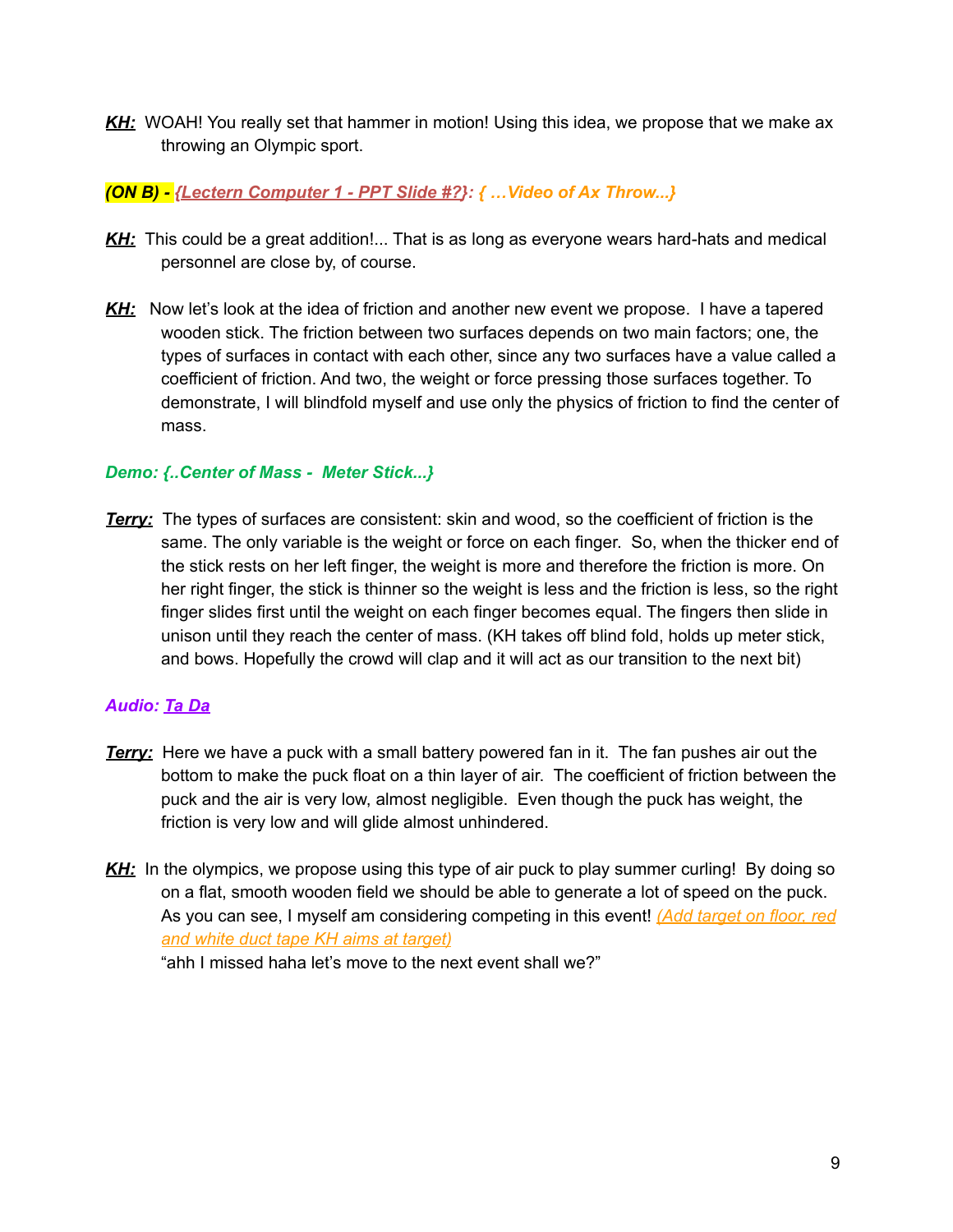*Terry:* Let's talk about air pressure. Here on the surface of the earth, we all have air surrounding us. That air goes up several hundred miles, with the most dense air in the first 10-20 miles. And although air does not weigh very much, that much air above us does create a significant force. That weight or force spread over an area creates a pressure. Air pressure acts in all directions and on the surface of the earth is equal to just less than 15 lbs./in<sup>2</sup> or PSI.

#### *{bring audience member down}*

*KH:* Here we have a half sphere, or Magdeburg hemi-sphere, named after a town in Germany where the first demonstration took place. It is exposed to 15 lbs./in<sup>2</sup> of pressure, 15 PSI on the inside and 15 PSI on the outside. Now if we take the two Magdeburg hemispheres and place them together ….. (be dramatic here) Well we actually– still have 15 PSI both inside and outside-which we can see because they fall apart. However, let's hook them up to a vacuum pump and evacuate the air inside. Now we still have 15 PSI pushing in but basically zero PSI pushing out.

#### *Demo: {..Magdeburg Hemispheres...}*

- KH: Alright! Now that we've evacuated the air inside, I need a volunteer!!!! you, yes you sir you look like a worthy contestant! What's your name?? Alright so, now on the count of three, I want you to try and pull these two hemispheres apart. HMMM let's see if we can pull it apart together.(i grab one end,) still nothing!
- **Terry:** The trick is to turn the valve thereby releasing the pressure!
- **KH:** HEY! Look at that! They came right apart! Everyone! Give Bruce a hand. (as Bruce sits down) pretty cool right?!

#### *{Release valve and hemispheres fall apart.} Audio: Ta Da*

*Terry:* So, here is our proposal. Instead of straight weight-lifting with a bar and added weights, we add a strength event where the athlete has to pull apart Magdeburg hemispheres – starting with a 4-inch diameter sphere needing about 185 lbs. of pull in each arm, going up to a 6-inch diameter needing over 400 lbs. in each arm. That's some heavy-duty pulling and only using the arms.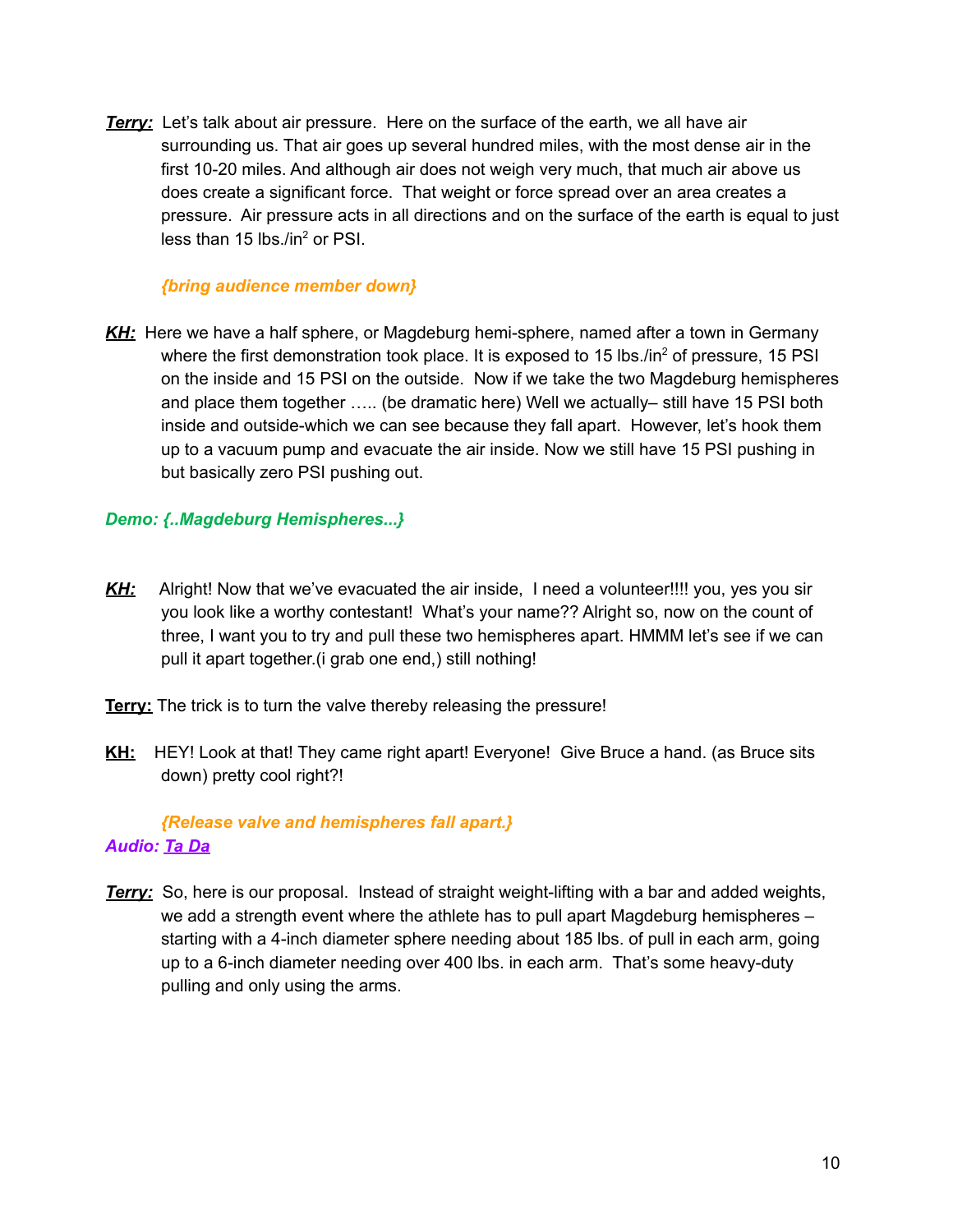- KH: Finally, let's talk about the reaction time of a human. Reaction time is defined as the time delay between an action happening and a person physically reacting to the event.
- *Terry:* For most people, the reaction time is less than a second depending on the event. For example, the time it takes for an alert driver to move their foot from the gas pedal to the brake of a car is around .75 seconds . Reaction times can easily be affected by age, lack of sleep, or too much caffeine. And can be dangerously long in the case of a driver under the influence of alcohol.
- **Terry:** So, we need a volunteer to help find their reaction time to a free-falling object. (Ask name) Demo- dropping of half dollar bill. We have already done the reaction time calculation for this demo using the above equation and it turns out you need to have a reaction time of less than about a tenth of a second.. Most people's reaction time for this event is between .15 to .30 sec. - Occasionally someone will catch it but very seldom (usually anticipating the drop). Now let's try it using the full dollar bill. Wow, you caught it. The reaction time needed here is less than about two tenths of seconds– a doable time. Thank you, (name), for being a good sport and keep the dollar as a prize.

#### *Demo: {..Reaction Time..}*

*{Calculate using}* t =  $\sqrt{2x/g}$ 

#### *Audio: Ta Da*

- *KH:* We believe a new event where we find the fastest reaction time of trained athletes would be quite exciting. Anyone can participate!
- *Terry:* So as you can see, Peter, these new events added to the Olympics in the physics areas of motion, force and energy would be exciting and dynamic. They would show off skills and add to the games.

*[ Terry walks out ]*

#### *Audio: TaDa*

**Peter:** That was a "moving" presentation, but how can you be sure the weather in Madison will be good for the games?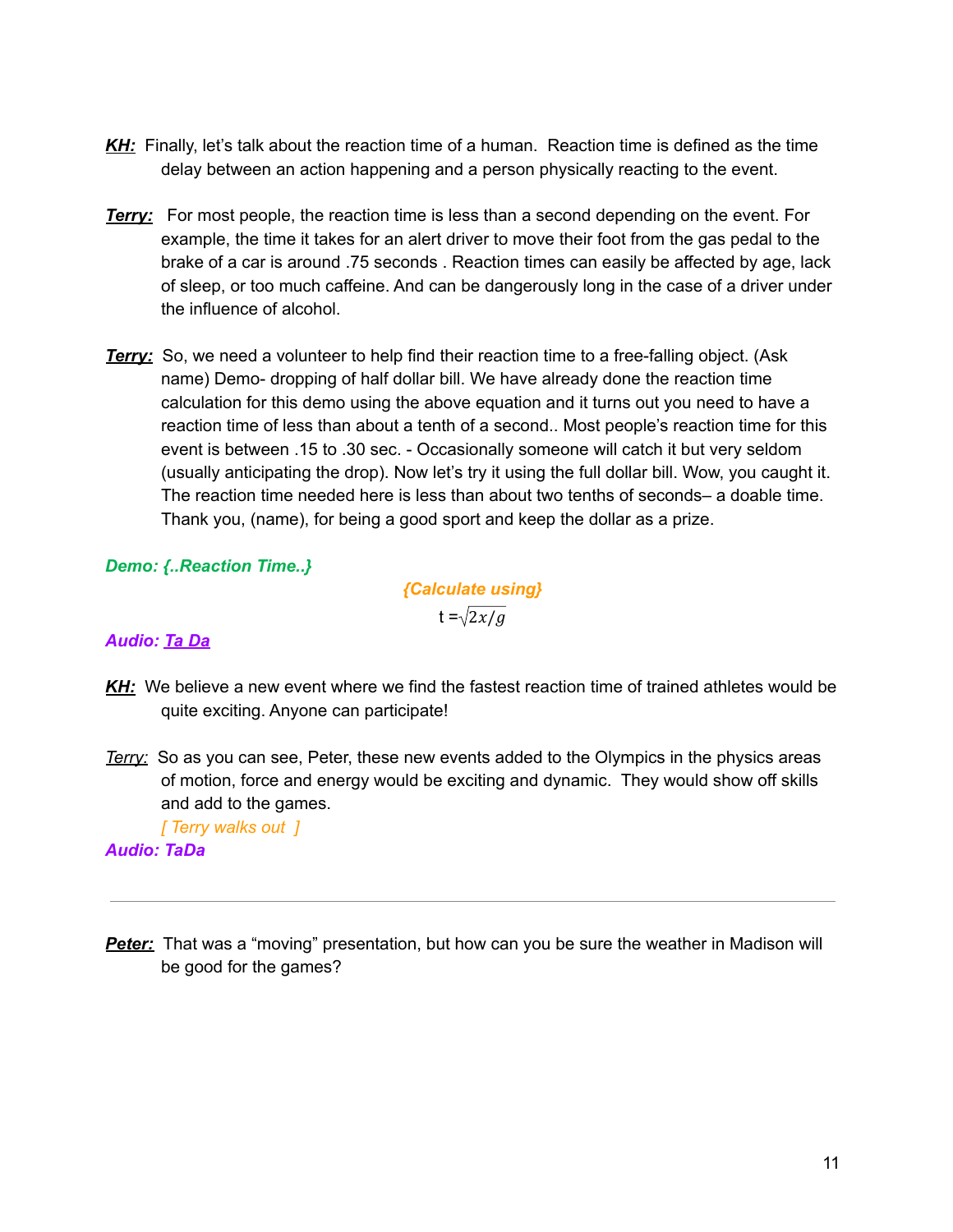**Sprott:** I'm glad you asked. The Physics Department just hired its own meteorologist to coordinate The Wonders of Physics program and do our traveling shows. Direct from her previous job forecasting the weather on our local Channel 3 and the newest member of our team is Haddie McLean…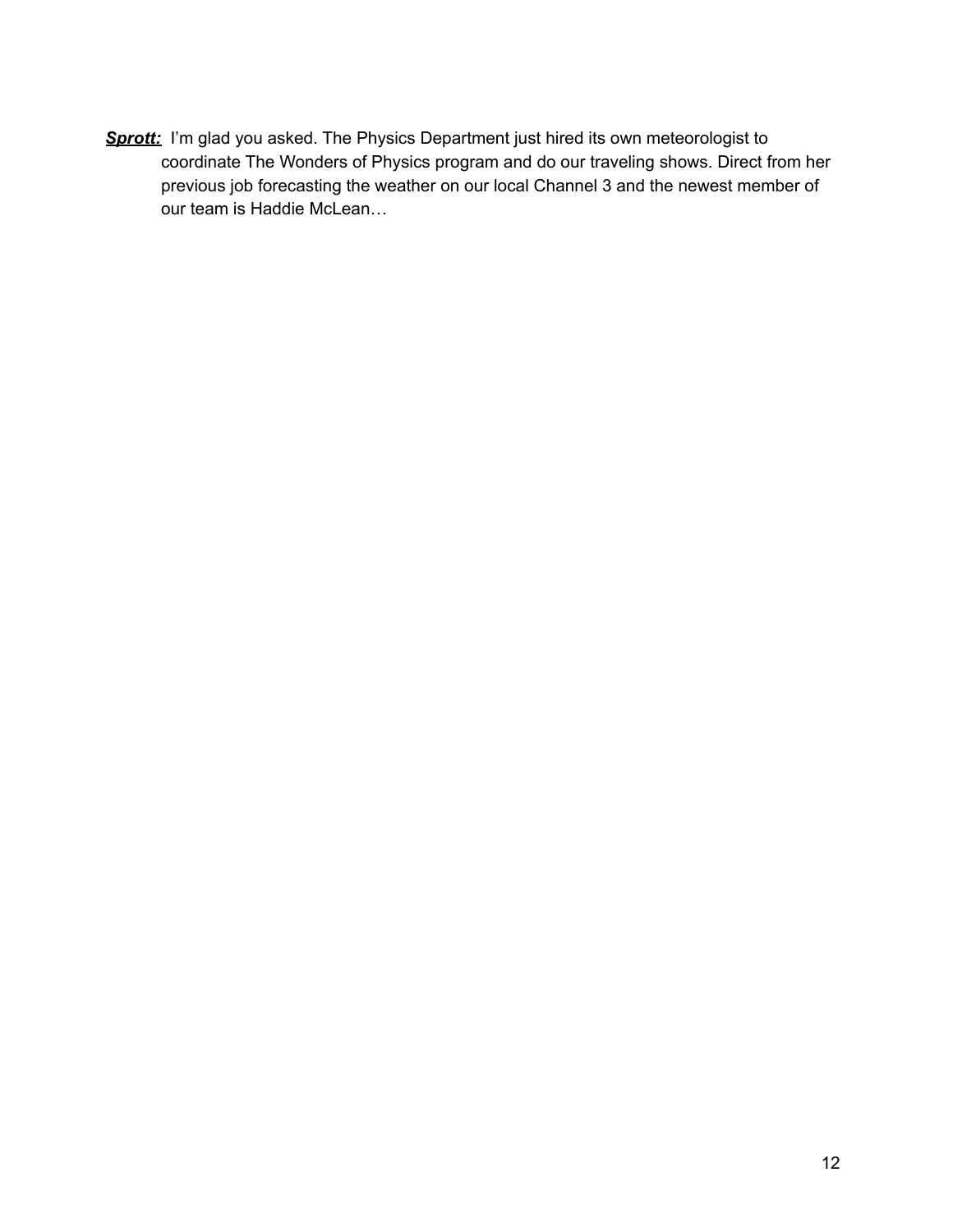### <span id="page-12-0"></span>*Heat* **(Haddie [Mic #5])**

*Lights: Spotlights only { On Peter }*

**Peter:** It's not possible to control the weather

*Audio: ???????? {Haddie appears}*

#### *[Adiabatic Cloud section]*

- **Haddie:** Oh, I am aware of that! Sometimes you forecast snow, and Mother Nature has her own plans. I can make a cloud, though. And we all know you need clouds to get snow. So, if the host city is low on the white stuff, they just need to turn UP the temperature. That's right, I said heat things up. I am the Temperature Tamer, after all.
- **Haddie:** For demonstration purposes, the air in this empty water bottle will represent the air around the ski slopes or wherever the snow is needed. To make a cloud, you need the water vapor in the air to condense into water droplets. That happens naturally when air rises and cools. It helps if there are tiny particles in the atmosphere for the water to condense on. We call these condensation nuclei.

#### *Mm Demo: {..Adiabatic Cloud..}*

**Haddie:** Today, I'll use ethanol instead of water as it evaporates more quickly. Instead of cooling the molecules by having them rise in the atmosphere, I will change their temperature in a different way, by altering their pressure.

*(ON B) - {Lectern Computer 1 - PPT Slide #?}: Pressure vs. Temp (from Haddie)*

**Haddie:** Increasing the pressure in the bottle will increase the TEMPERATURE of the vapor molecules. Then, when the pressure is released, the molecules will quickly COOL down and condense.

*Audio: Ta Da*

#### *(ON B) - {Lectern Computer 1 - PPT Slide #?}: Falling Snow gif*

**Haddie:** So, the host city just needs to put a bubble around the areas that need more snow and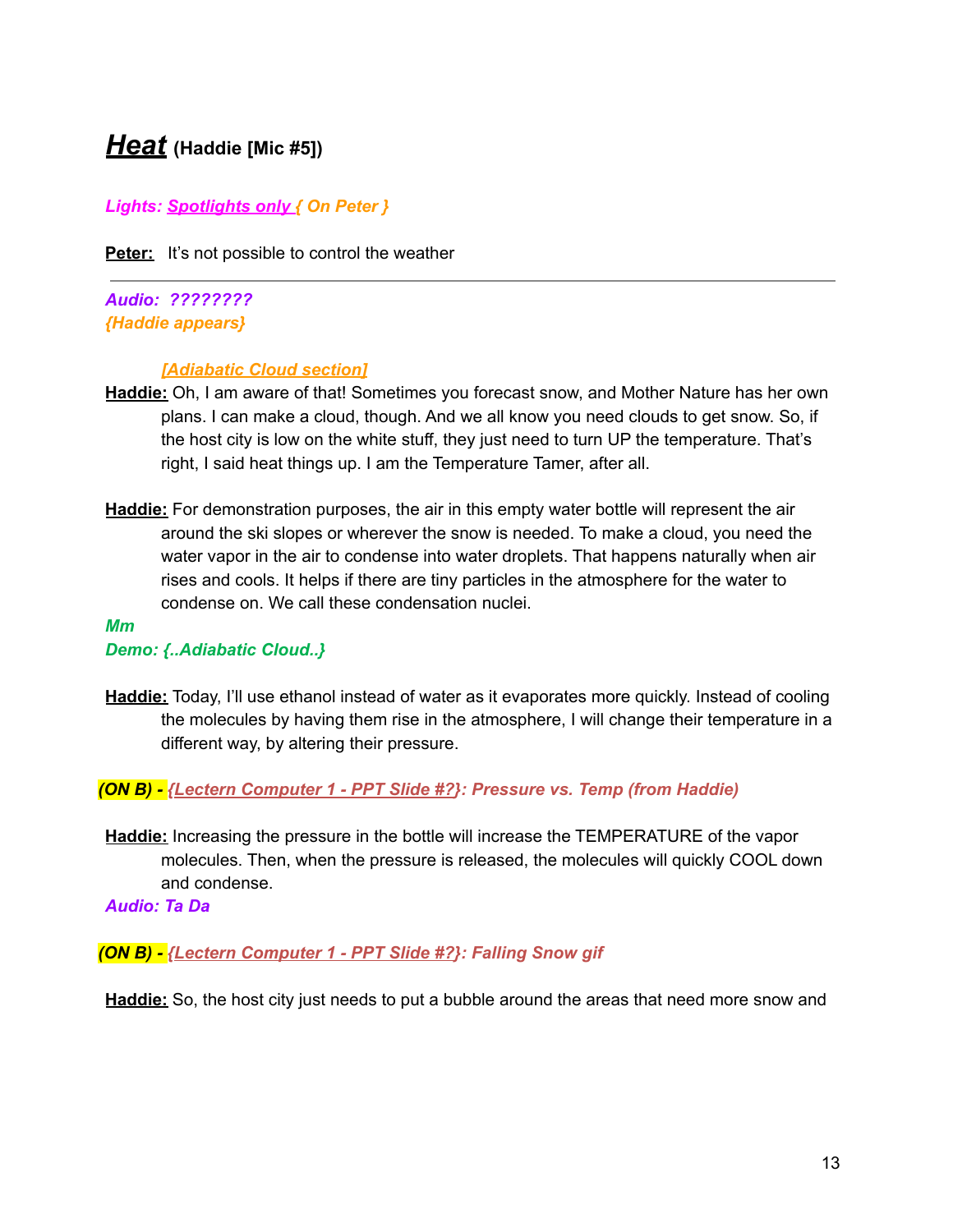input some condensation nuclei, increase the air pressure and then release. Voila! Huge cloud which could lead to precipitation and more snow!

**Haddie:** Hmmm…there is still some ethanol left in the bottle. I wonder what would happen if I burned it. Wow! I could use that power to help the athletes in another way.

#### *[Ethanol Rocket section]*

**Haddie:** Let's switch gears from skiing down the slopes to speeding across the ice. Olympic speed skaters reach speeds of 35 mph after thousands of hours of practice. But using physics, I think they could go even faster with very little additional effort! Last week, I talked to our very own hometown Olympic gold medalist speed skater, Casey Fitzrandolph. Let's see what Casey has to say about my idea!

#### *(ON B) - {Lectern Computer 1 - PPT Slide #?}: { Casey Video}*

**Haddie:** Now, this idea took some refining, but I think I've gotten it to a place where it can really be used in competition. My first idea was to attach a bottle without a cap to the speed skater. Let me show you.

#### *Demo: { Ethanol rocket w/o cap } (Peter extinguishes fire if necessary) Audio: Ta Da*

**Haddie:** Wow! That's quite a big flame and we don't want to sear the skater. Some modifications are needed. We need to reduce the amount of flame from the end of the bottle. If we use a cap with a small hole in it, we can reduce the flame and make our rocket safer for the athlete.

*Demo: { Ethanol rock w/cap } Audio: Ta Da (ON B) - {Lectern Computer 1 - PPT Slide #?}: Bernoulli*

#### **Put up net**

**Haddie:** A twist on volleyball, thanks to our friend, *Daniel Bernoulli*, a mathematician from the 18th century. He discovered a very important relationship between the velocity (or speed) of a fluid and its pressure. The Bernoulli principle states that the pressure of a fluid decreases with an increase in velocity. Remember, air is considered a fluid. So, fast moving air creates low pressure relative to the atmospheric pressure around it. This is the science behind the airplane wing.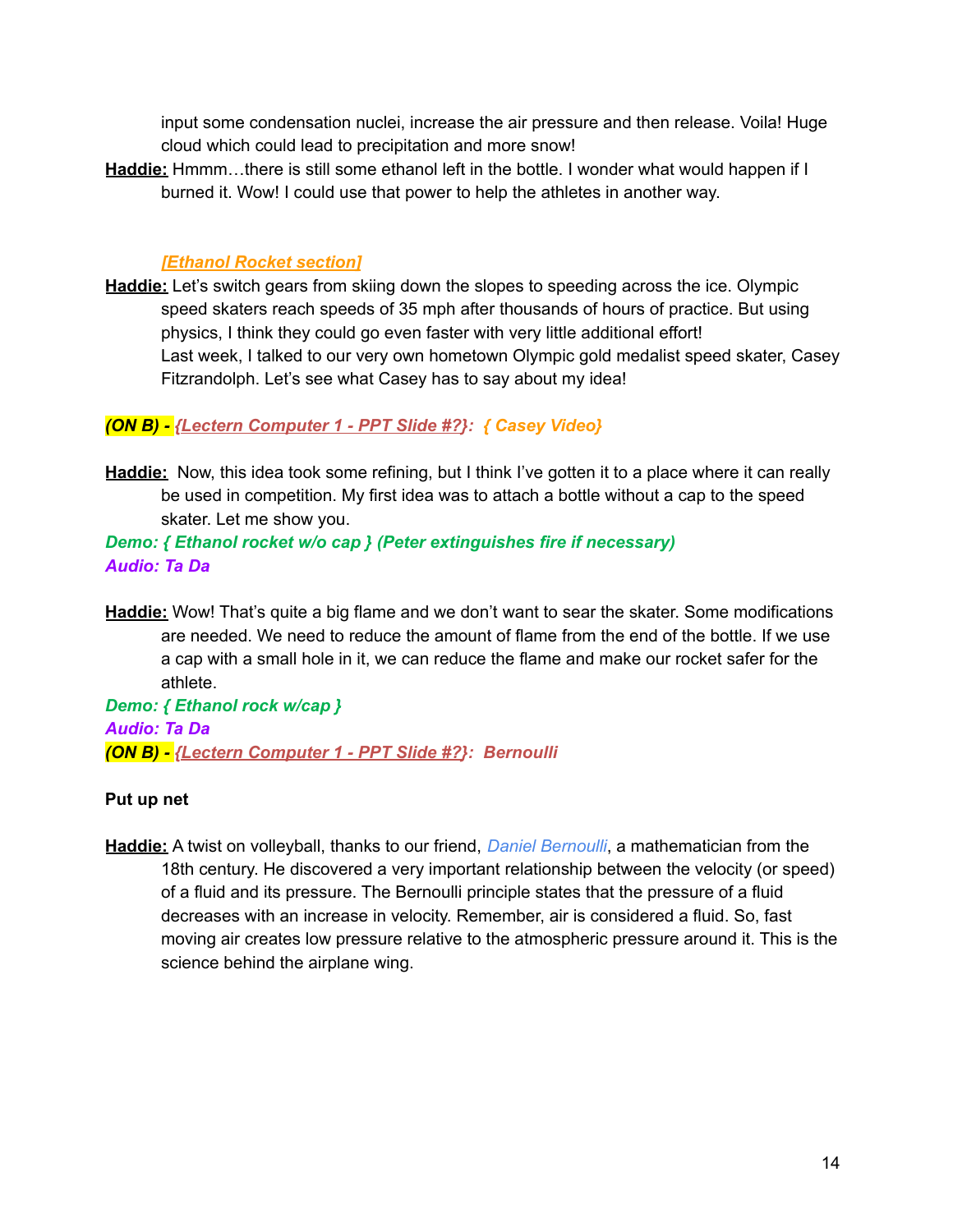*[Bernoulli Ball section]*

*(ON B) - {Lectern Computer 1 - PPT Slide #?}: Bernoulli Principle (from Haddie)*

- **Haddie:** I can demonstrate that principle with this funnel. Pushing air through the funnel creates low pressure at the neck of the funnel. High pressure under the ball will keep the ball inside. This works with the funnel facing up or down!
- **Haddie:** But, what does this have to do with the Olympics? Using the Bernoulli principle, I introduce you to a new version of volleyball, called Bernoulli Ball! A good battery-powered leaf blower and a beach ball are all you need to get into this game. The best players will have a solid knowledge of physics, giving them complete control of the ball to conquer the court in no time.

#### *Demo: { Bernoilli Volley-beachball } Audio: Ta Da*

#### **Turn IR Camera on, take down net, move screens in place**

#### *[IR Hide & Seek section]*

- **Haddie:** And now, as the resident Heat Harvester, I proudly introduce you to the latest and greatest thermodynamic challenge, Infrared Hide and Seek! This game is perfect for the longer winter nights of our cold climates as visible light is not needed. Infrared light is invisible to the human eye but easily detected with an IR camera like this. It detects the thermal energy emitted by an object and converts it into an electronic signal.
- **Haddie:** Let me show you how this works. Will you be my volunteer? I want you to place your hand on the table for a few seconds. Now take your hand away. I'll point the IR camera at the table where your hand was. Look at that! The camera is detecting thermal energy left by your hand!

#### *Video: Table 2 Video 1 { IR Camera - Hand!}*

#### *Demo: { IR Screens }*

#### *{ volunteers }*

**Haddie:** We have three screens here, each of a different material. I need three volunteers to come and pick a screen to hide behind. Which will you choose? Which will hide you from the IR camera?

And the gold medal goes to entired behind the plexiglass! Dehind the screen gets the silver, and \_\_\_\_\_\_\_\_\_\_ behind the black plastic is awarded the bronze medal.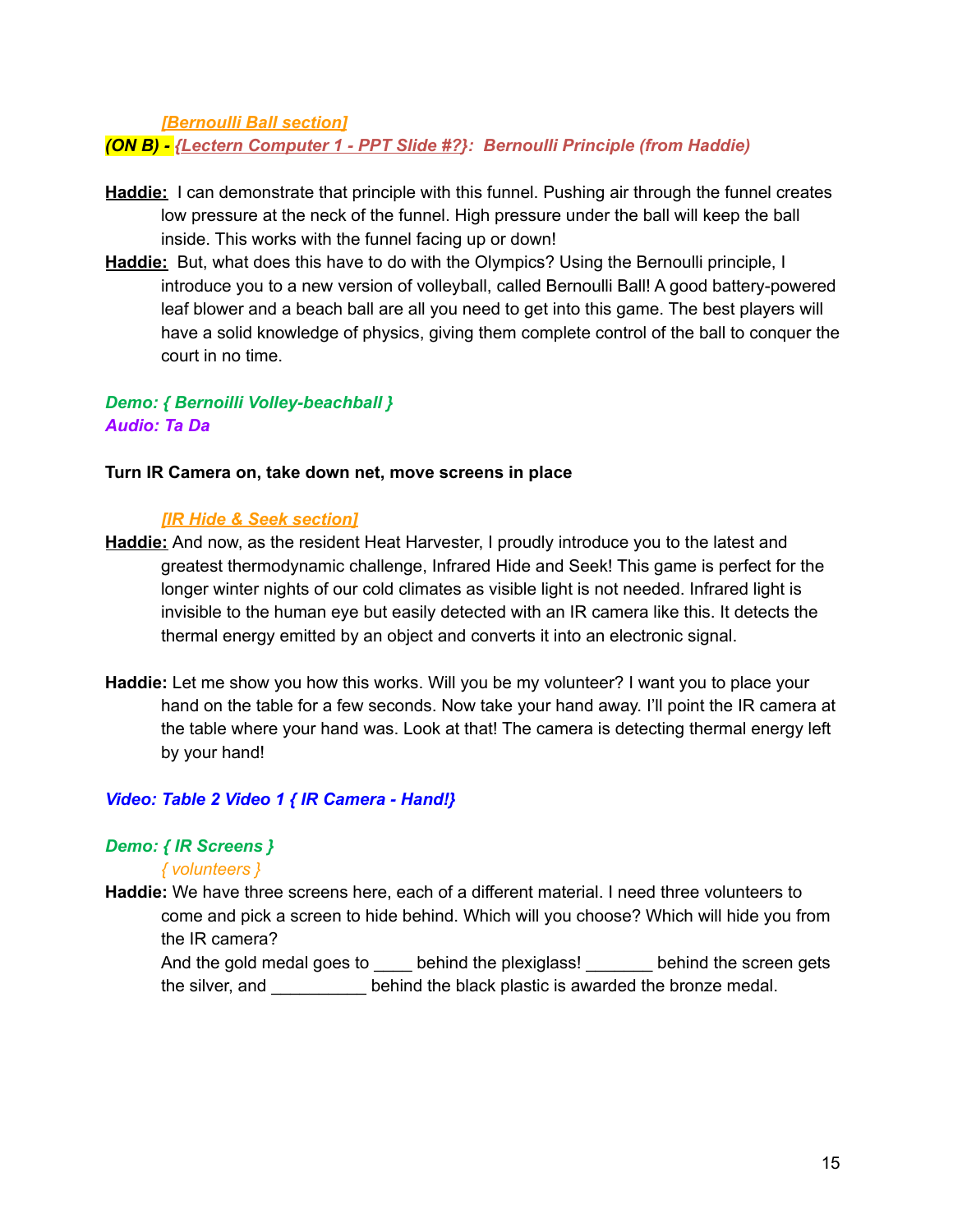#### *{ volunteers go back - Thank you } Audio: Ta Da*

#### *[Turning Copper to Gold section]*

- **Haddie:** Winning a silver or bronze medal in the Olympics is impressive, for sure, but wouldn't it be better to have a gold medal?
- Haddie: Well, I can fix that! We just need to use a heated mixture of sodium hydroxide and zinc. First, copper is coated in zinc, then, here's the thermodynamic part, we add heat. In just a short time, you have a medal that looks like gold!

*Demo: { Turning copper to gold }*

**Haddie:** Now, this is going to take a few minutes. While we're waiting, let's move on to the next demonstrator.

**Peter:** OK, those are "cool" ideas, but I don't know how "sound" they are!

**Sprott:** I'm glad you mentioned "sound" since that's an important area of physics. To explain how the physics of sound could be used in the Olympics, I present from The Physics Experience, our Director of Deafening, Mike Randall…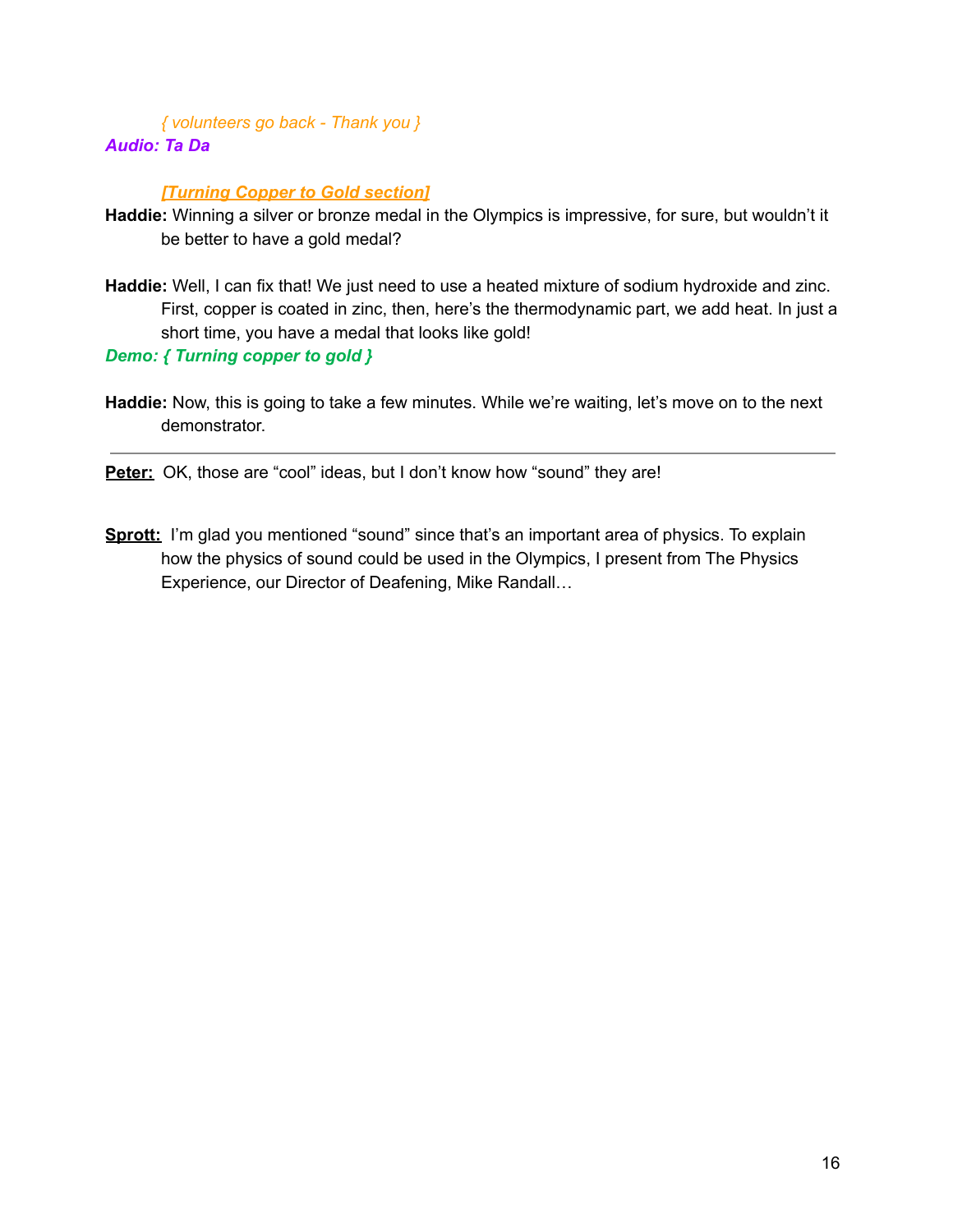## <span id="page-16-0"></span>*PSound* **(Mike R. [Mic #6])**

**Mike R:** *(voice offstage, LOUD)* Are you ready for some DEEEECCCCCIIIIIBBBBBBEEEEELLLLSSSS?

*Lights: Spotlights only { On Peter }* **Peter:** What the heck….? *Lights: All*

*Audio: ???????? {Mike R. Appears}*

- **Mike R:** *(entering stage, LOUD)* Yes, it is I! Mike Randall! The Director of Deafening! Boss of Booming! Captain of Cacophony! Chieftain of Clamor!
- **Sprott:** *(annoyed)* AHEM!
- **Mike R:** Pioneer of Pandemonium! Executive of Ear-splitting! Herald of Hullabaloo!
- **Sprott:** *(annoyed)* ENOUGH! We get it!
- **Mike R:** Oh, sorry Professor Sprott! OK! There are a wide variety of sound-based games that participants can compete in.

*(ON B) - {Lectern Computer 1 - PPT Slide #?}: { Presion Gif )*

**Mike R:** But what IS sound? Sound is created when something pushes and pulls on stuff, creating waves of energy called vibrations. The vibrations travel through stuff to our ears. The stronger the vibrations, the louder the sound. Whatever stuff the sound is traveling through is called the medium. Typically, the medium is air, but it can be any solid, liquid or gas.

*Demo: {Range of Hearing} (ON B) - {Table ?? Computer 1 - O-Scope}*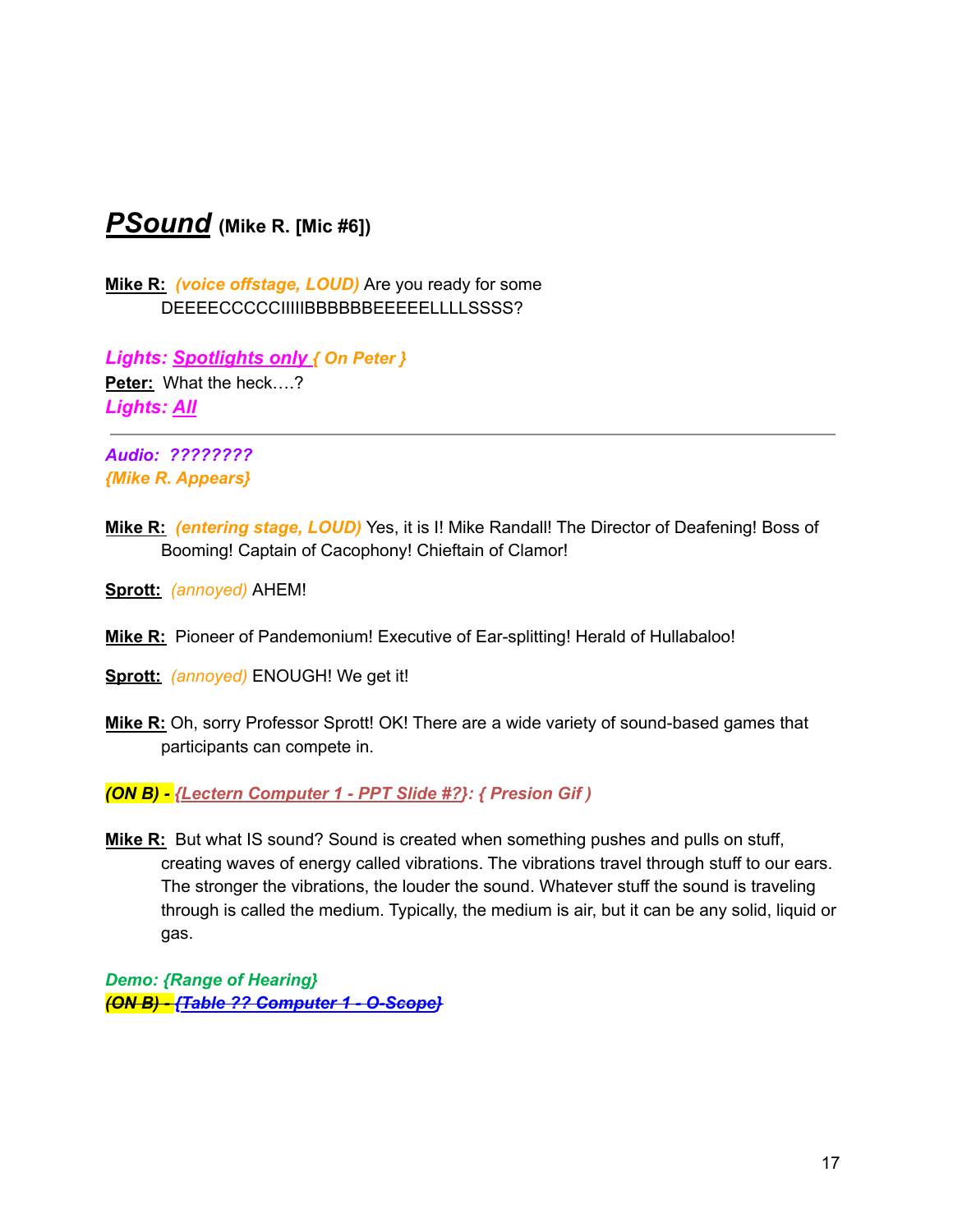#### *Audio: Sound from Function Generator*

- **Mike R:** How often the waves hit our ears is called the frequency or pitch. Frequency is usually measured in waves per second, or Hertz. Our first contest is to see who can hear the highest frequency. And you can all compete! Here's a sound: *(Turn on sound generator at 400 Hz)*
- **Mike R:** Raise your hand if you hear that sound! Keep your hands up. I'm going to start increasing the frequency. *(Slowly increase the frequency)*
- **Mike R:** There's an upper limit to the highest frequency you can hear, and it's different for everyone. Lower your hand when you can't hear the sound anymore. *(Keep increasing the frequency. Watch audience hands in auditorium and online)*
- **Mike R:** Be honest! Lower your hand as soon as you stop hearing the sound! We have a winner!

#### *Audio: Ta Da*

- **Mike R:** Sorry…this isn't the ACTUAL Olympics, so no medal for you. But well done!
- **Mike R:** The speed of sound is FAST! Sound waves can travel 343 meters in one second! That's the length of almost four football fields! BUT, the speed of sound isn't constant! Another Olympic event could be who can make a sound wave travel the fastest.
- **Mike R:** You see, 343 meters per second is the speed of sound in air. Dry air. At sea level. At 20 degrees Celsius (which is 68 degrees Fahrenheit). Things like humidity, temperature and air pressure all affect the speed of sound. And remember, sound can go through ANY stuff: solids, liquids AND gases!
- **Mike R:** In general, the speed of sound in a medium depends on how stiff or rigid the medium is. Or, in the case of gases, how compressible it is. The more rigid (or less compressible) the medium, the FASTER the speed of sound.

**Mike R:** The speed of sound also depends on density: how much stuff - or matter - is in a given volume. For example, styrofoam has a low density and lead has a high density.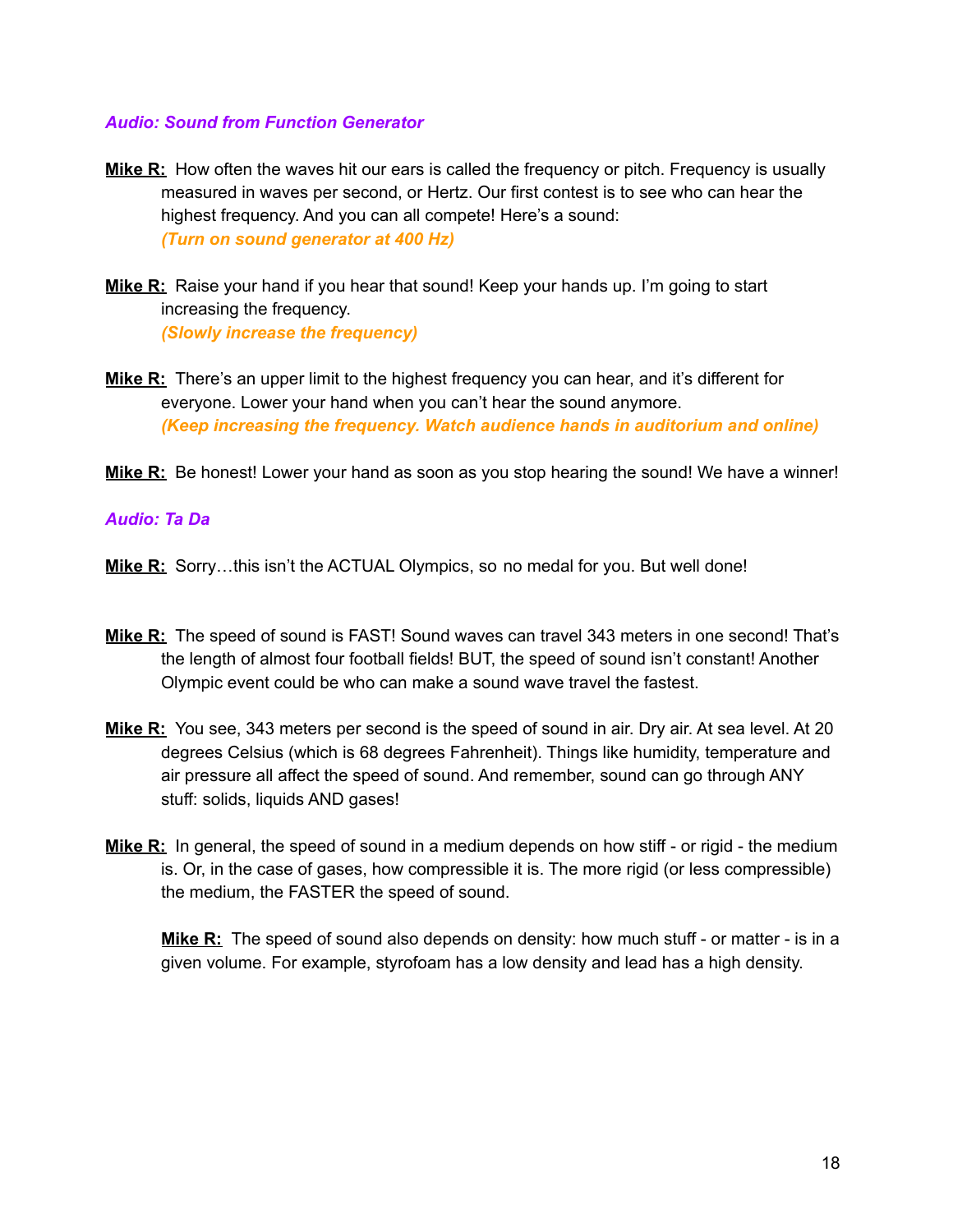*(Show equally sized pieces of lead and styrofoam on a balance scale) Demo: {Scale with Lead & Foam}*

**Mike R:** The greater the density of a medium, the SLOWER the speed of sound. Now, to demonstrate our competition! Look at these two ropes.

*(While talking, Mike uses a grab stick to push the alcohol rocket out of the way towards stage left, and places folded index cards over each rope - green on top, red on the bottom)*

#### *Demo: {Wave Speed in Ropes}*

**Mike R:** These ropes are at the same tension. But the bottom rope is nine times heavier. If I hit both these ropes at the same time, it will make waves that will travel on the ropes across the room. Will one wave be faster than the other? Or will they both arrive at the same time? OK, OK, hold on to your guesses. By the way, when a scientist guesses an answer, they call it a hypothesis. Then they do an experiment to see if their guess is correct. OK scientists! Keep your eyes on those index cards at the far right. Notice which one jumps off first!

*(Mike hits both ropes simultaneously with a yardstick near the stage right end) Audio: Ta Da*

**Mike R:** Was your hypothesis correct? The wave traveled faster in the top rope! Why? Remember, the bottom rope has nine times the mass for the same length.

*(ON B) - {Lectern Computer 1 - PPT Slide #?}: {Slide, "Wave Speed [equation](https://drive.google.com/file/d/1HRgo7uq9zR4CXj0BtPoWQCEunr6l_QQy/view?usp=sharing)"}*

- **Mike R:** If we do the math, the speed of sound in the top rope is THREE TIMES as fast as the bottom rope!.
- **Mike R:** So, competitors in this Olympic event would send sounds through the lightest, most rigid stuff they could find to win the race!
- **Mike R:** Some of you may have been wondering about the OBVIOUS Olympic event: the LOUDEST sound! Personally, that was MY first choice. But the UW-Madison Physics Olympic Committee said NO for safety reasons. Let me show you why an event with loud sounds might be a problem.
- **Mike R:** This is a balloon filled with a mixture of hydrogen and air. When I light it on fire, it will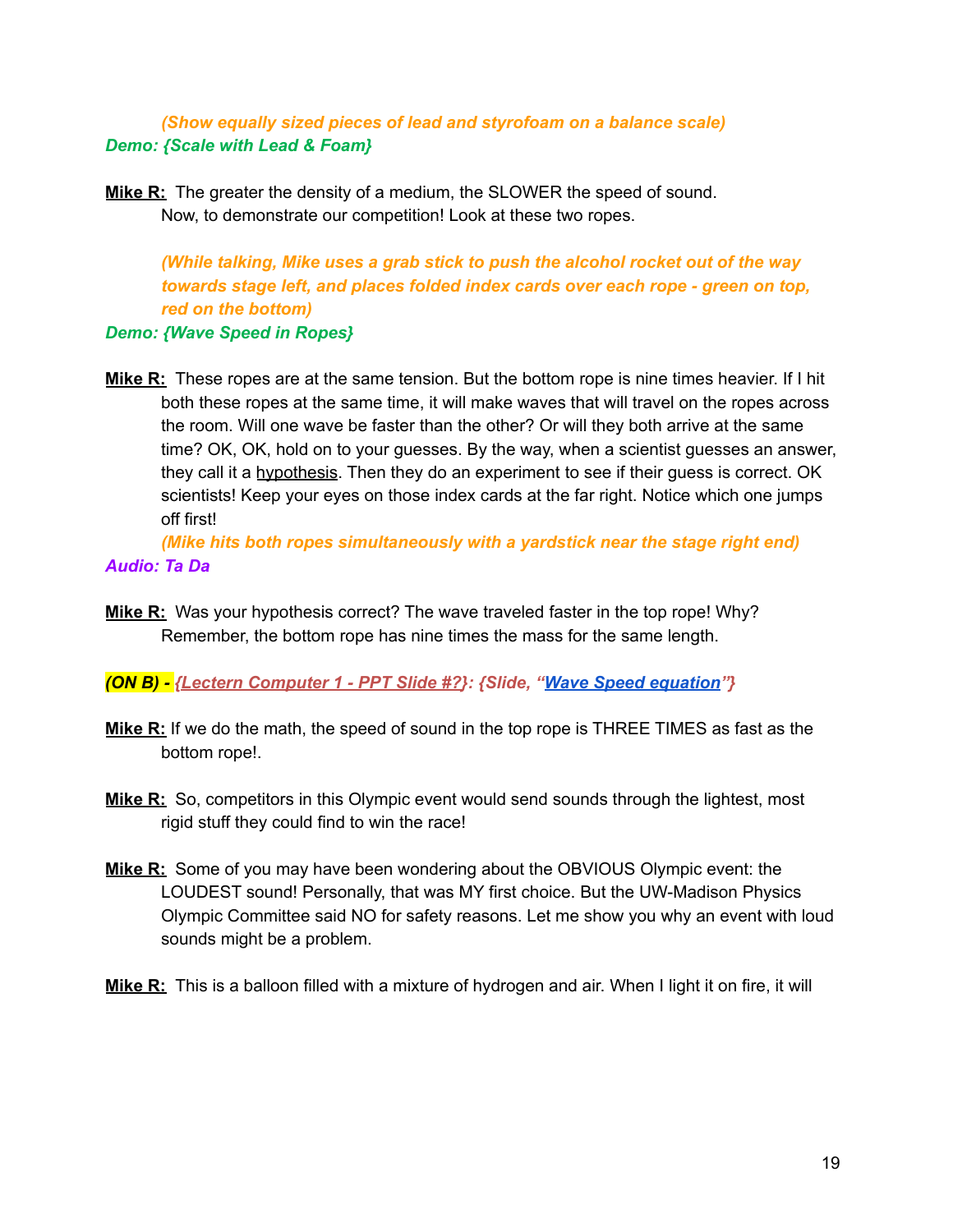make a REALLY loud KABOOM. We're going to measure how loud the sound is with this meter.

*Demo: {Hydrogen/Air Mixed Balloon (alternate: discharge cap through aluminum strip) }*

- **Mike R:** SERIOUSLY! SERIOUSLY! When I tell you to, COVER YOUR EARS! If you're listening with earbuds or a headset at home, TAKE THEM OFF!
- **Mike R:** OK, I'm starting the countdown. COVER YOUR EARS! 5 4 3 2 1 *(Detonate hydrogen - air balloon, or discharge cap through aluminum strip) Audio: Ta Da*
- **Mike R:** WOW that was LOUD! Let's see what the sound meter measured. It says the sound level was \_\_\_\_ decibels!

*(ON B) - {Lectern Computer 1 - PPT Slide #?}: {Slide, "Hearing Range for Humans"}*

- **Mike R:** Where on this chart would that sound be? That's really LOUD!
- **Mike R:** By the way, your ears are AMAZING! The loudest sound you can hear is about a TRILLION times louder than the quietest sound you can hear. BUT - as you can see in this chart - the louder the sound, the more likely you are to damage your ears. That's why I wore hearing protection, and you covered your ears!
- **Mike R:** At 120 decibels, without hearing protection, the sound is so loud it HURTS!
- **Mike R:** Big deal! So far, all we've proved is that competitors and spectators for the Loudest Sound event would be required to wear hearing protection. But that's not the whole story…

*(ON B) - {Lectern Computer 1 - PPT Slide #?}: {Slide, "REALLY Loud Sounds!"}*

**Mike R:** Sounds can be louder than 120 decibels. Much, MUCH louder! You will have severe pain at 140 decibels, and your ears will break at 160 decibels!

*(ON B) - {Lectern Computer 1 - PPT Slide #?}: {Slide, "TWoP 2022 - sound photos"}*

**Mike R:** Not to mention that, if you REALLY, REALLY wanted to win the event, you'd need to do something REALLY LOUD. Like set off a big atomic bomb. Or crash a meteor onto the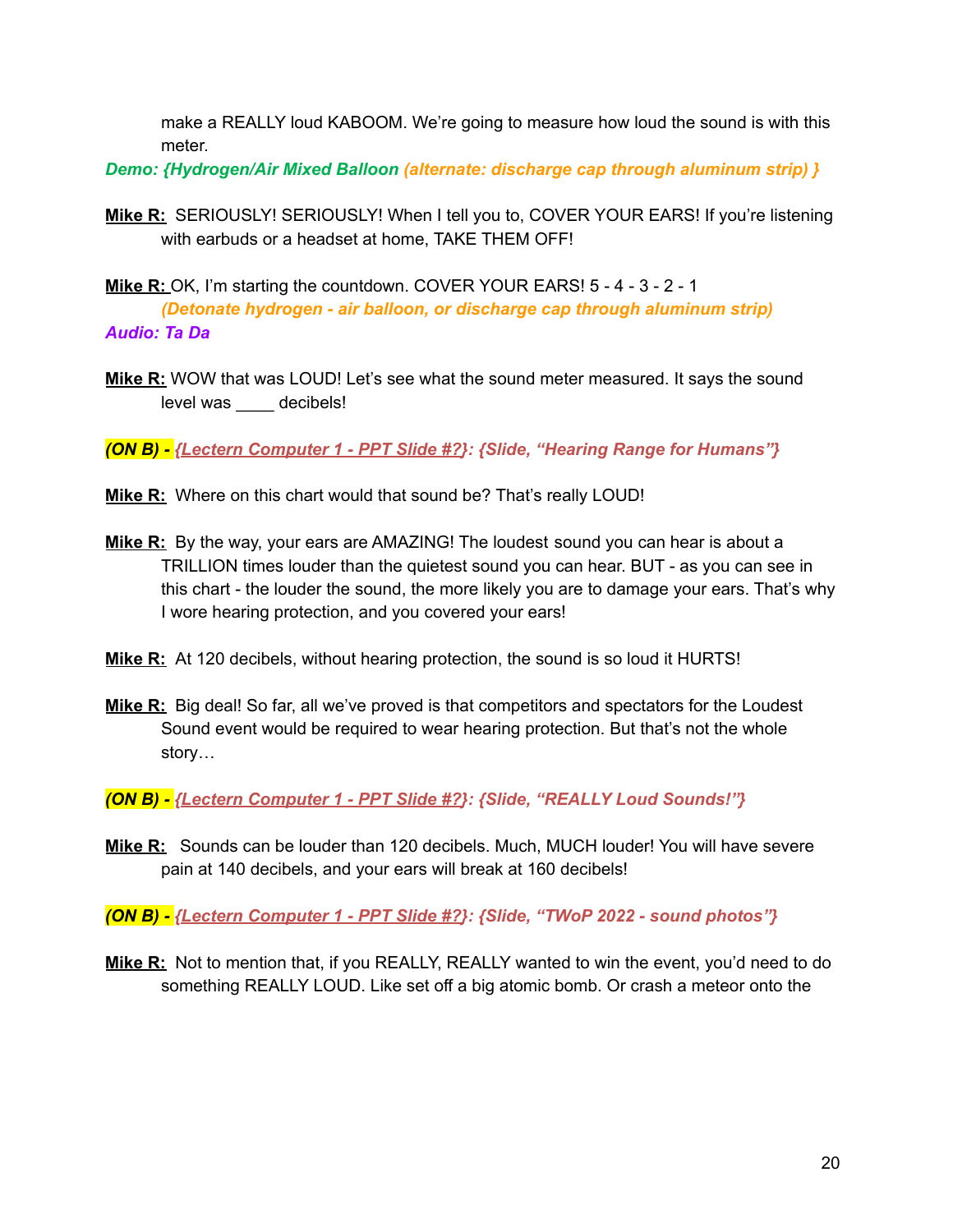Earth. Or blow up a volcano! Scientists believe the loudest sound ever heard by humans was the eruption of the Krakatoa volcano in 1883. They estimated the sound level was 310 decibels. *That's 10… times a BILLION…times a BILLION times louder than our threshold of pain!* Even 99 miles away, the sound level was estimated to be 172 decibels - *almost 160,000 times the pain threshold!*

**Mike R:** I have to admit, as much as I like LOUD SOUNDS, I don't think I would want to compete in the Loudest Sound event. Or be a spectator! Or even be on the same planet!

#### *(Haddie entering stage)*

- **Haddie:** Hey Professor Sprott! Here's your new and improved bronze medal! Now it's golden. Congratulations!
- **Sprott:** Thank you Haddie! And Mr. Randall, thank you for your demonstrations.

*Audio: {Mike and Haddie run offstage}*

- **Peter:** Yes, all those ideas are quite "sound" but electricity and magnetism??? These are the Olympic games, and I'd be "shocked" if anything from E&M could be added to the "current" events.
- **Sprott:** Peter, don't be so "negative." I'm positive that our electromagnetic team has some attractive ideas. To tell you about them is our Chairman of Charges, Professor Michael Winokur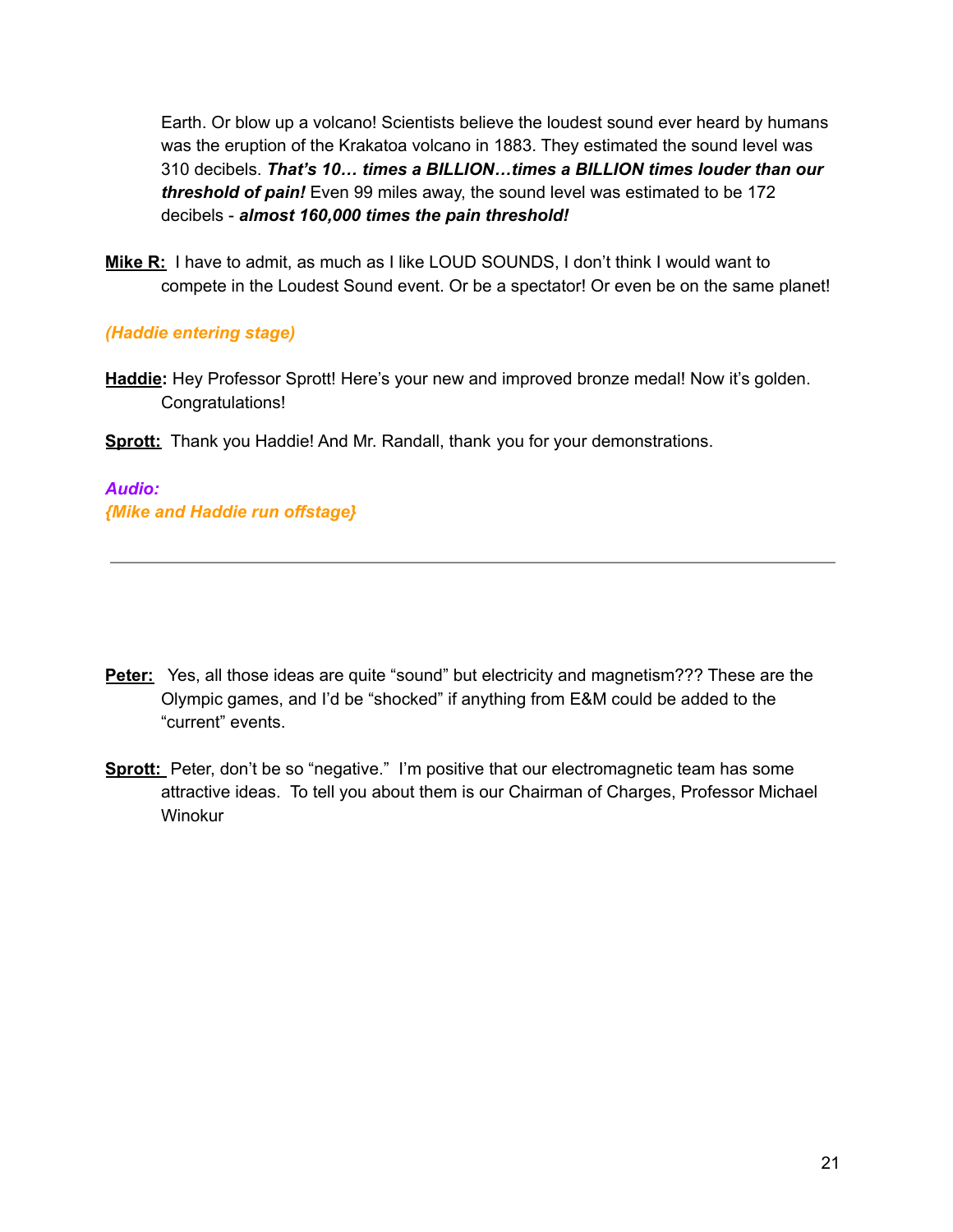### *Electromagnetism* **(Michael <sup>W</sup> [Mic #3])**

*Lights: Spotlights only { On Peter } ??? Audio: ??????? {Michael Appears….yelling… "Charge….."}*

*Michael:* Oh ye of little faith, if it weren't for the underlying electrical Coulomb forces the games would simply collapse. I'm sure we can light up these events with an electromagnetic extravaganza.

#### *Lights: All go out. Candle/torch light on presenter (Michael)*

*Michael:* What now, it seems we have a bit of a power outage. But, as they say, the show must go on! I wonder if the Olympic cyclists could power the lights using bicycles attached to electric generators? I am sure they won't mind a little extra training.

#### *Lights: All back on*

*Michael:* One must first ask how power is needed? I looked it up and with modern LED bulbs only about 90 kilowatts are used in a football stadium like Camp Randall. That doesn't sound like too much. Raise your hand if you have been to a night game at Camp Randall.

#### *{We have a slide stating, "What do you think? 20, 60, 200, 600, 2000, 6000"}*

**Michael:** We also need to figure out how much power a cyclist can generate. It just so happens we have a demonstration that will help answer that. All we need is an energetic volunteer.

#### *Demo: Bicycle Electric Generator (choose a volunteer). {need to figure out how much power is needed and then compare that to what one strong person can generate.}*

*Michael:* Great, and your name is? And do you like bicycling? Our stationary bicycle and generator isn't actually wired up to Camp Randall but just these two 60W bulbs. One is an old fashioned incandescent bulb and the other is a modern LED. Just take your place on the bicycle and, when I give the signal, start pedaling. Ready, set, go.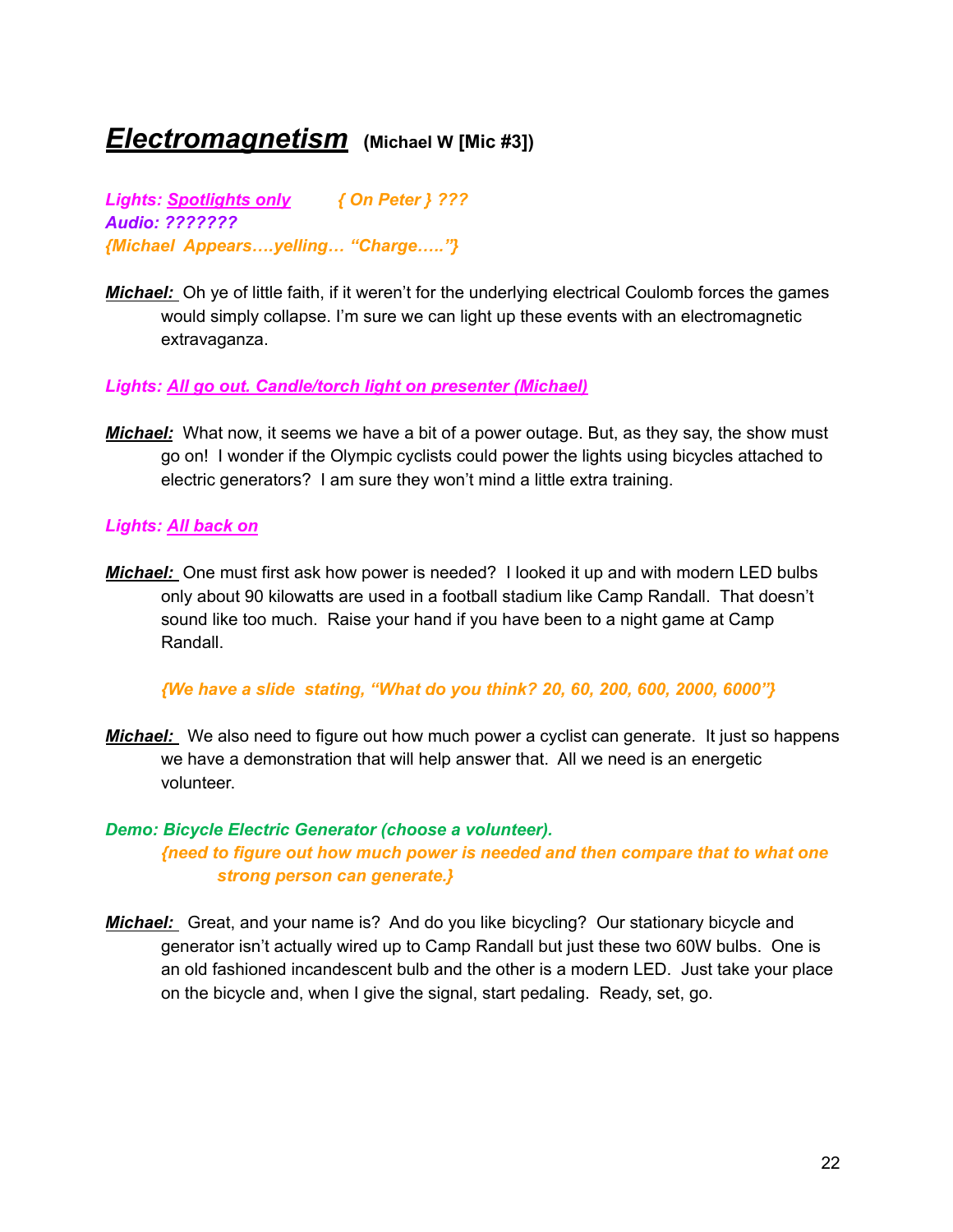#### *{first is the incandescent 60W bulb which will get moderately bright}*

*Michael:* Stop. Not especially bright. Let's see how it compares with the LED. Ready, set, go.

#### *{second is the 60W LED bulb which will get quite bright}*

- *Michael:* Stop. I think I need some darker goggles. Great job! Thanks for helping! Modern LEDs are up to ten times brighter than incandescent bulbs using the same power.
- *Michael:* Now our helper could probably manage about 100 W at best. And an Olympic cyclist can generate 500 W of sustainable power. Now 90 kW is really 90,000 watts or, doing a little math, 180 cyclists! Nowadays about 600 cyclists attend the Olympics, so it seems like we have a workable plan.

#### *(ON B) - {Lectern Computer 1 - PPT Slide #?}: {Slide of ???}*

*Michael:* That was, ahem, quite illuminating. And now I'd like to know if there are any hockey fans in the audience? You know that old joke….I paid to see the fights and a hockey game broke out. We can't have that. I think an "amped" up penalty would discourage bad behavior. How about using a Tesla coil equipped penalty box? It might even add a little "spark" to the competition.

#### *(ON B) - {Lectern Computer 1 - PPT Slide #?}: {??}*

*Michael:* Now, a small electrical shock never really hurt anyone. But a big one could so we will have to temporize by using a Faraday cage for the penalty box. But we do need a brave volunteer for beta testing!

#### *Demo: Tesla coil*

*Michael:* Well can you tell us your name? Do you play hockey? And I am also wondering, is your life insurance up to date? No matter, you should be *relatively* safe inside our penalty box. Tesla coils produce high frequency electric currents and so the electrical charges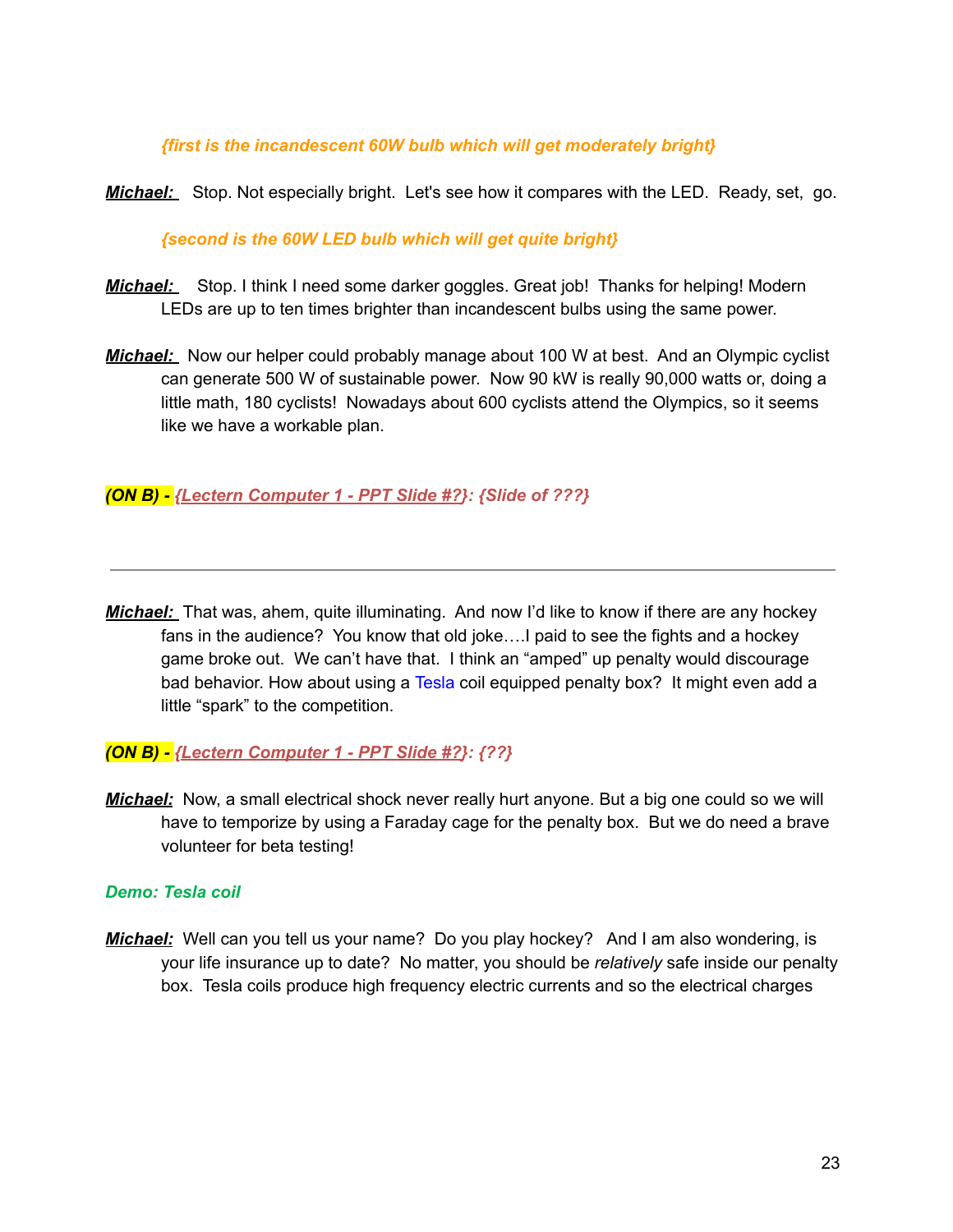only flow on the outside of a Faraday cage which is made from a metal conductor. *{Clint mans the Tesla coil control panel}*

*Michael:* Just follow me over to the penalty box and I'll get you situated. To add to the ambiance we even have a chair you can use. It sort of looks like an…electric chair. *Audio: March Audio: Doom*

- *Michael:* Not to worry, we've neglected to attach the electrodes. Just take a seat and get comfortable. Please stay seated until the demo is over. And I also want to point out this fluorescent tube. It will show that there is a very strong electric field on the outside of the cage.
- *Michael:* Professor Sprott will man the control panel. Are you ready? Motor on and energize.

#### *Audio: Ta Da*

- **Michael:** How are you feeling? Well that certainly worked out better than last time! Thanks so much for helping out!
- *Michael:* And moving on, have you ever wanted to try your hand at the winter biathlon? Are you the type of person who couldn't hit the ocean from a boat? Fear not, with the power of electromagnets, our new can launcher turns you into a modern-day William Tell *{A short snippet of the William Tell Overture???}*
- *Michael:* This demo puts an emphasis on the magnetic half of electromagnetism. As James Clerk Maxwell showed, electricity and magnetism are intimately connected.

*{***The only laws of matter are those that our minds must [fabricate](https://www.azquotes.com/quote/965381) and the only laws of mind are [fabricated](https://www.azquotes.com/quote/965381) for it by matter.**

**I have also a paper afloat, with an electromagnetic theory of light, which, till I am convinced to the contrary, I hold to be great guns. James Clerk [Maxwell](https://www.azquotes.com/author/21477-James_Clerk_Maxwell)***}*

*Michael:* The can launcher will allow anyone to become a crackpot…excuse me, a "crack" shot. Its operation is almost child's play; that is if your child's name is Maxwell. A brief introduction. This high voltage power supply charges the large orange capacitor. Once we store enough charge, at 50 on the potentiometer, I will suddenly release it and a large rapidly changing electric current will flow through this copper coil. Flowing charges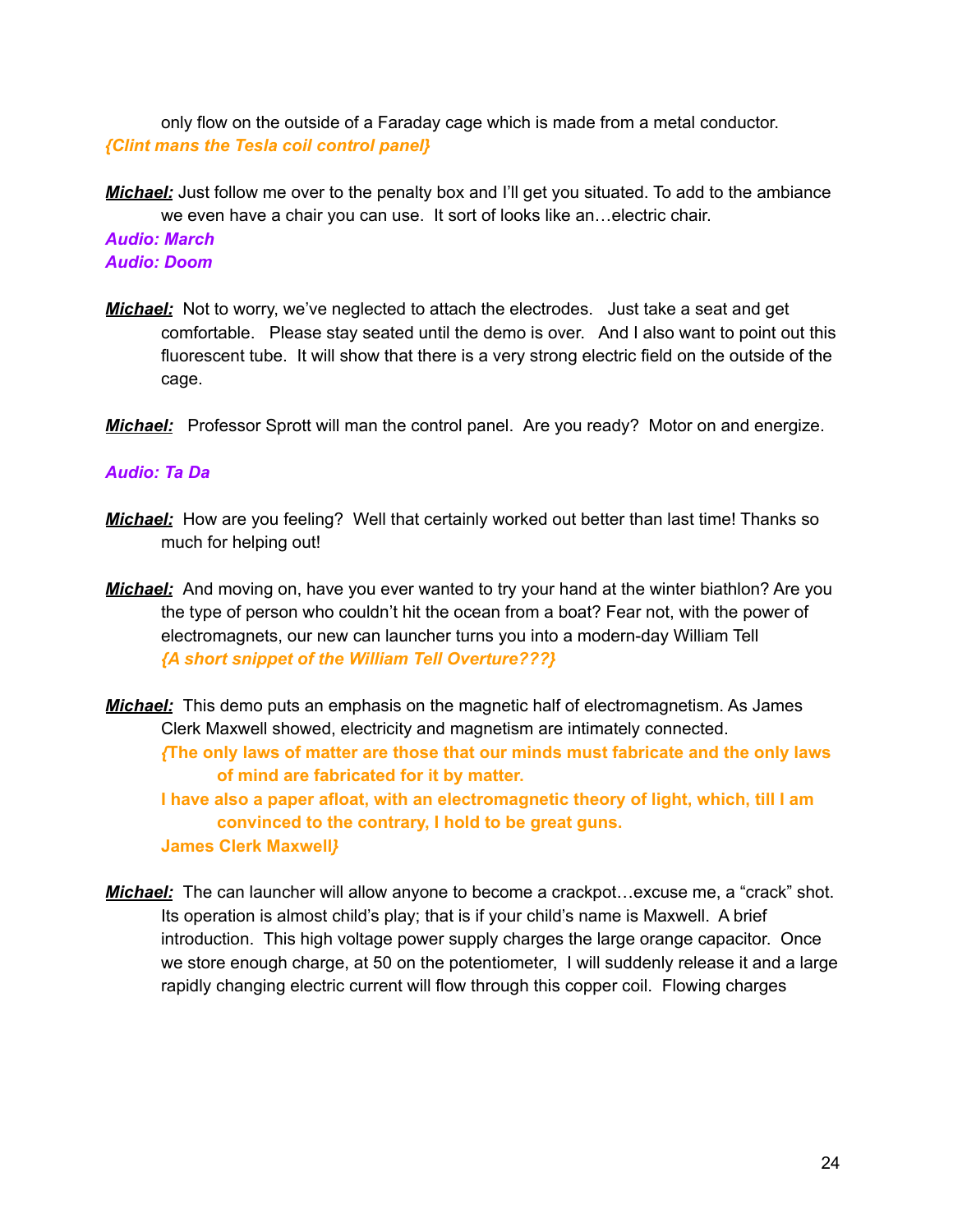produce an external magnetic field. And if that magnet field is changing then, by Lenz's law, it will induce an electric current in a nearly metal object…this pop can. That current will produce its own magnetic field which repels the first magnetic field. The up"shot" will be a new type of projectile motion; a real boon for those ballistically challenged.

*Michael:* We just need a catcher. Ah, I think you will be a great addition to our team.

*Michael:* Charging…charging….charging….ready, set, launch

*Demo: {..***Can launcher..***} Audio: Ta Da*

*Michael:* Great catch. Well I certainly hope to see you in Milano in 2026

- *Michael:* Whew! After all these high-speed shenanigans, it's time to slow things down, and ensure our skiers, snowboarders and skateboarders have safer landings using our patent pending damping system! As we just saw, changing electric currents can create magnetic forces. Here we show that motion of a permanent magnet next to metals creates a damping force which can slow things down.
- *Michael:* Professor Sprott, do you have the two metallic spheres?
- *Sprott* Of course!

*Michael:* Only one is a magnet, do you know which?

**Sprott** That's your job!

- *Michael:* Fair enough. Here I have two pairs of identical tubes. One set is plastic, an insulator, and the other copper, a metal condunctor. Let's see what happens when I simultaneously drop them in the plastic tubes. Ready, set go.
- *Michael:* As expected, they both fell at the same rate, plastic is not an electrical conductor. I just wanted to convince our audience that there weren't any tricks. Now for the copper tubes. Ready, set, go.

*Demo: {..Eddy currents..} Audio: Ta Da*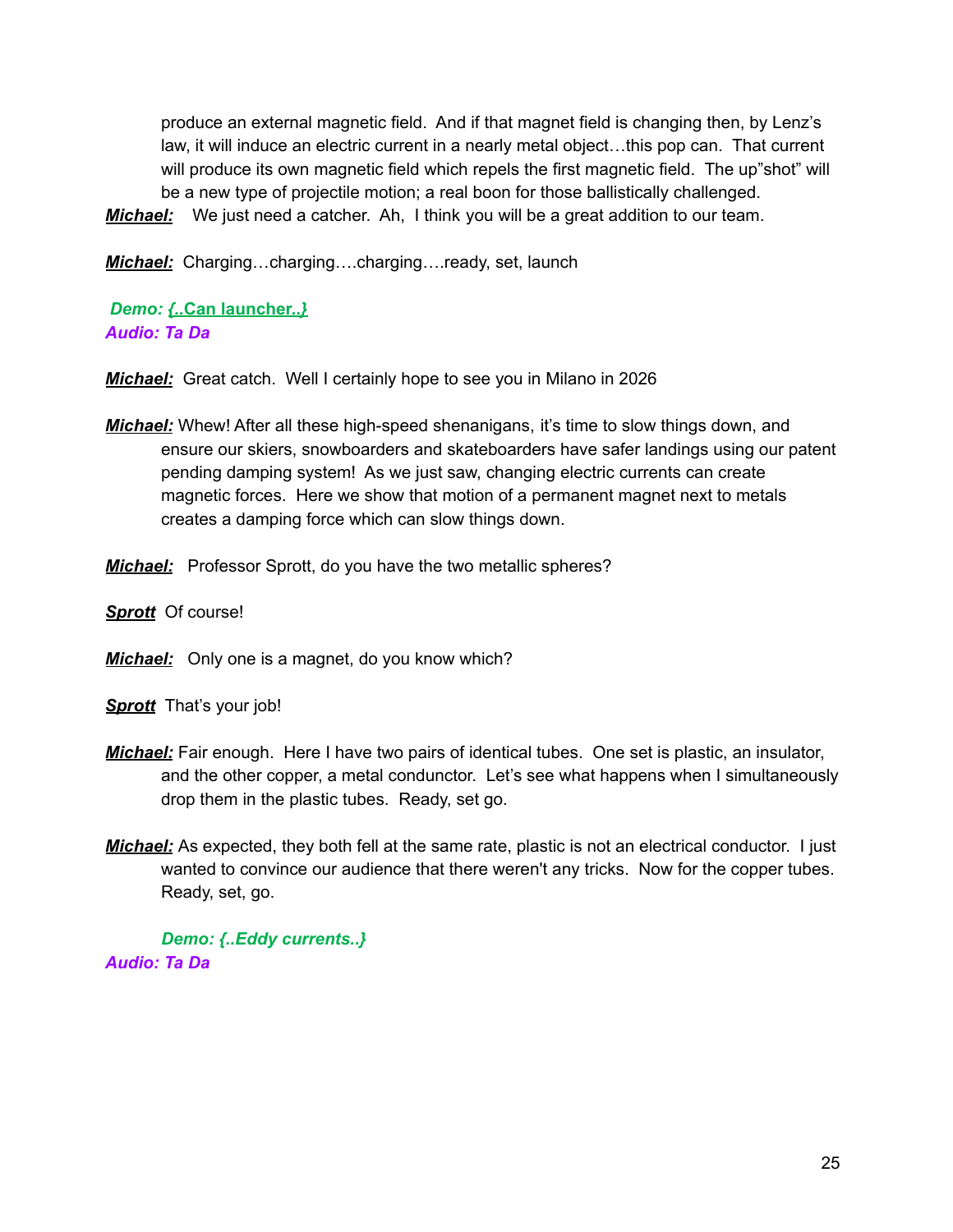- *Michael:* We all know which one is the magnet now. The moving magnetic field induces an electrical current in the copper tube and that current has its own magnetic field which generates an opposing force. It even works better in the winter because metals are better conductors when cold!
- **Michael:** The only problem left is how to fit the magnets and metal tubes into the event. I have a graduate student working on that now.

#### *Skipping Theremin for now Demo: {..Theremin..} Audio: Ta Da*

- *Michael:* Now to speed things back up. For those of you who, ahem, have a more flexible interpretation of the rules, and are prepared to pay top dollar to zoom ahead of your competition, why not adopt our ion propulsion system?
- *Michael:* Ion propulsion is the future of moving fast. How fast? Scientists estimate that ion propulsion could move spacecraft over ten times faster than conventional rocket motors, up to 200,000 mph. Imagine, a 26 mile marathon would be over in a blink of an eye. Well, a terrestrial version wouldn't be quite that fast.
- *Michael:* I can demonstrate how it works using this Van de Graff generator. Notice the four rockets attached to the pivot on top. When I turn on the Van de Graff electrical charge will accumulate on the metal sphere. According to Coulomb's Law, like charges repel and, to get as far away as possible, there will be a large concentration of them on this metal point. This creates an intense electric field and causes the neighboring air molecules to become ionized. Negative charges are attracted and positive ones repelled. According to Newton's third law of motion, there will be a reaction force on the rocket. Let's watch.

*Demo: {..Van de Graff..} Audio: Zoom [ as I look to the ceiling ] Audio: TaDa*

*Michael:* There is still one small problem. Ion motors don't generate much force; even the best ion propulsion system generates about 0.1 Newtons of force. So for a 75 kg runner that means after a minute they would, at best, be running just 0.2 mph faster! I'm sure my next graduate student will be able to overcome that limitation.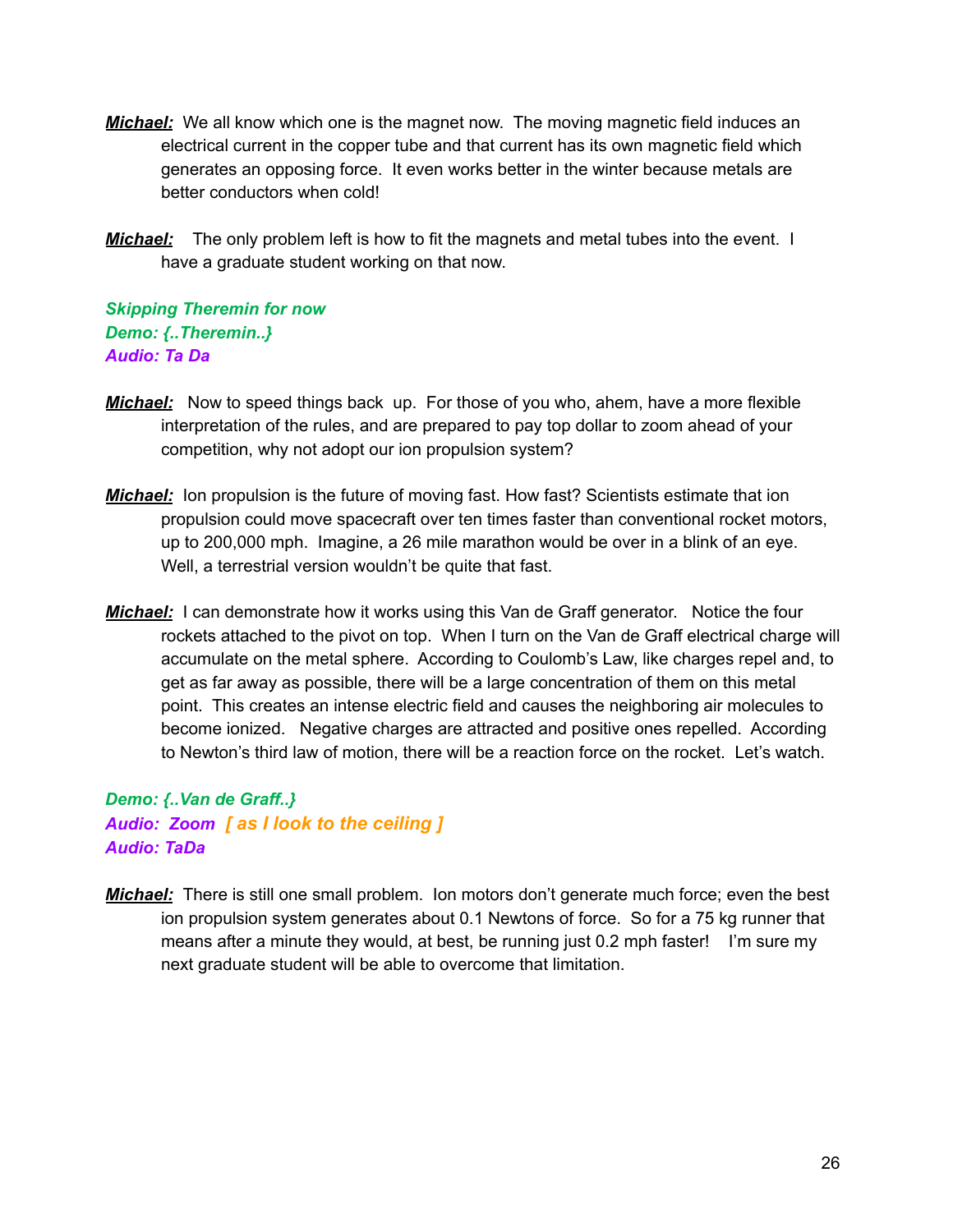- **Michael:** Well, it's now time to get my committee presentation ready. Every minute counts.
- Peter: I find those ideas a bit shocking for the Olympics, but do you have anything more modern to offer?
- **Sprott:** Absolutely! There have been many recent developments in modern physics. To explain how they can be used in the Olympics is our quantum expert, Mallory Conlon / Shimon Kolkowitz, the Quantathelete!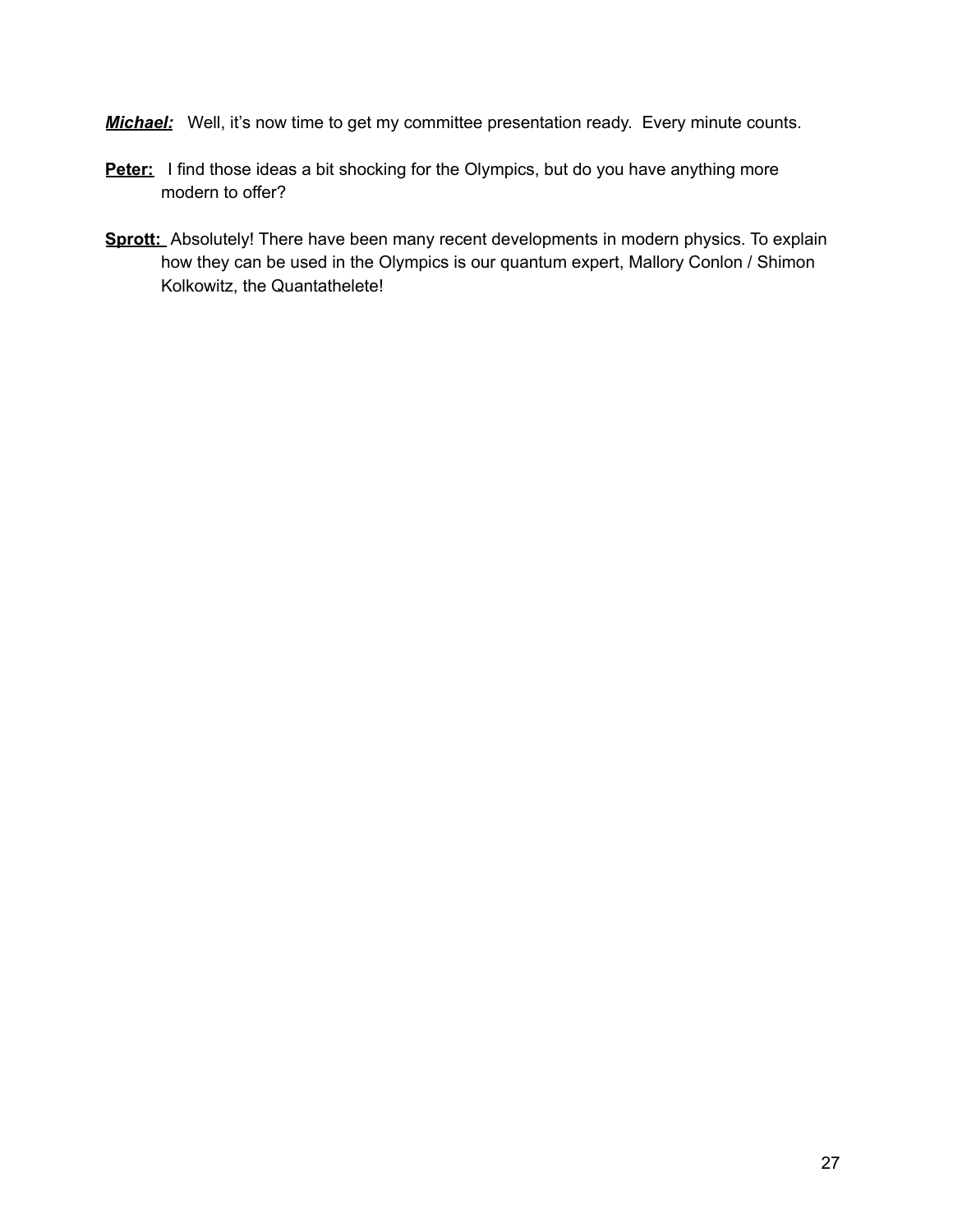## *Modern Physics* **(Shimon (Sunday)/Mallory (Saturday): [Mics #4])**

#### *Lights: All*

**Shimon/Mallory:** I personally think an ion propulsion system is a great idea, but if the chairman won't allow it in the Olympics, maybe we need to think smaller! There are some amazing ways that we could speed things up using the principles of quantum physics. One thing that slows us down when we're sliding on ice is friction… We already heard a bit about friction from the Master of Motion.

#### **[Demo: Superconducting track (racing)] Camera on track**

- But if we use a special magnetic track, and a special type of material called a superconductor for the skates, we can actually remove most of the friction that will slow down the skater. Let's see how using a magnetic track and superconductor could revolutionize speed skating!
- First, instead of ice, we need a special rare earth magnetic track, which has a really strong magnetic field. Then, we'll make the skates out of this special material called Yttrium-Barium-Copper-Oxide. Instead of saying that over and over, we'll just call it our conductor. When we cool down our conductor using liquid nitrogen, which is a really cold -320 degrees Fahrenheit (perfect for the Winter Olympics!), our conductor becomes a superconductor. Superconductors really do not like magnetic fields that come off of magnets like we have in the track. In fact, the superconductor will actually act as a magnet of the same pole and repel away from the magnet! Let's see what this looks like.
- Wow, the superconductor is actually levitating above the magnet! As long as the superconductor is cold enough, it will continue to levitate above the track, removing all the sources of friction, except for air resistance of course. Maybe we can have the olympics in space one day! But until then, superconductors could really help speed things up in speed skating! Just think about how fast Casey Fitzrandolph would have gone with superconducting skates! What do you think, Mr. Chairman?

#### *Audio: TaDa*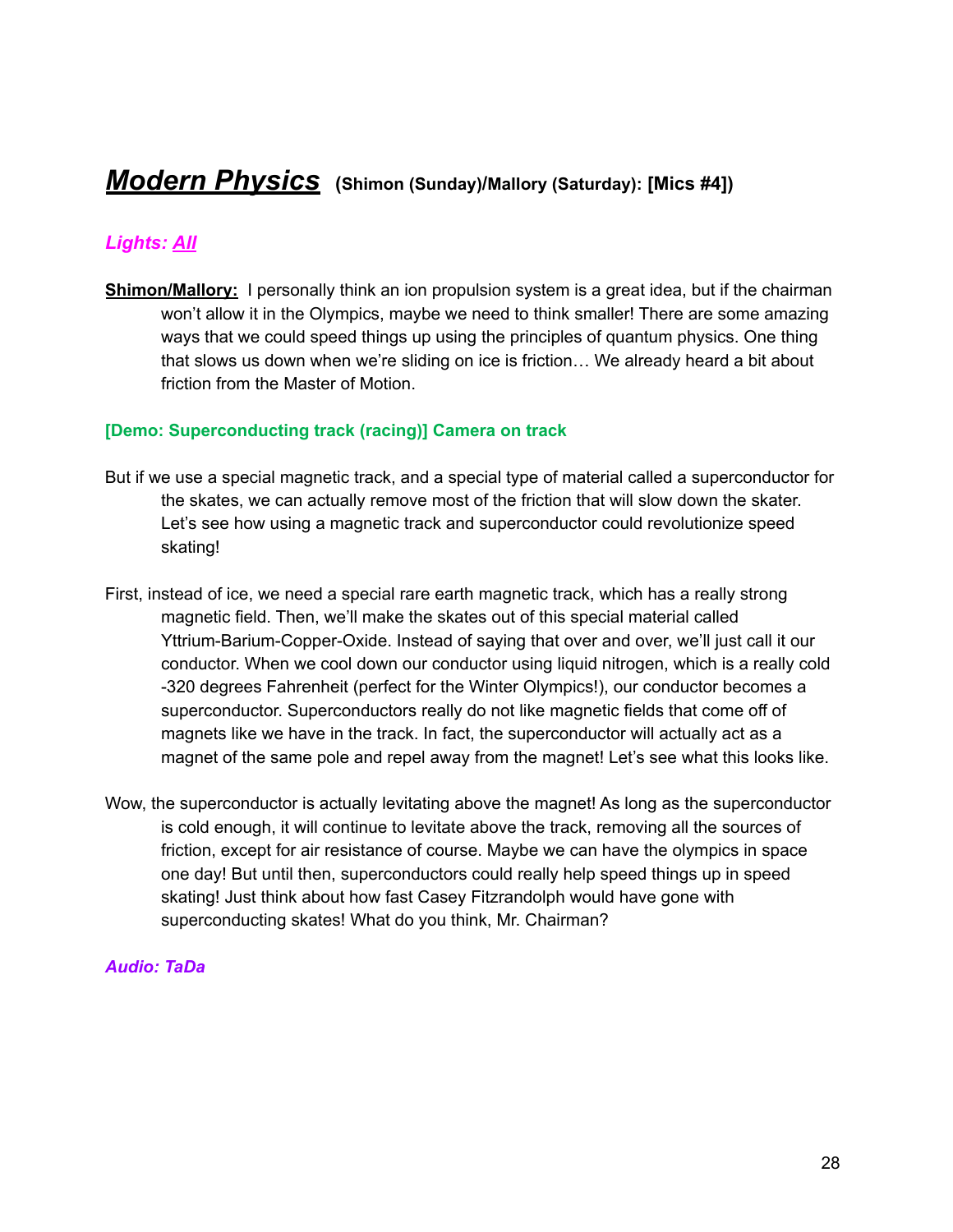**Peter:** [shakes his head no]

**Shimon/Mallory:** Well, if we can't speed things up in our current games to make things more exciting, how about we vote on adding an entirely new game like dodgeball? But to be honest, as a physicist, I've always felt that the Olympics puts too much emphasis on athletic ability and not enough emphasis on math or luck. So this version of dodgeball has some new rules…

#### **[Demo: [Switch](https://www.amazon.com/Hoberman-Switch-Ball-1-Colors-Styles/dp/B003KCG9IM/ref=asc_df_B003KCG9IM/?tag=hyprod-20&linkCode=df0&hvadid=312149920204&hvpos=&hvnetw=g&hvrand=12212725606945316029&hvpone=&hvptwo=&hvqmt=&hvdev=c&hvdvcmdl=&hvlocint=&hvlocphy=9018948&hvtargid=pla-569676524389&psc=1) pitch ball to showcase superposition and entanglement(dodgeball)]**

In regular dodgeball, the ball is only one color. But in quantum dodgeball, the ball can be one of two colors, and we only know what color the ball is once it's caught. See, when we throw the ball in the air, it's in a combination or superposition of all its possible colors, both blue and pink. But once we catch it, when we make an observation, we only ever measure one color.

This is how the smallest things in the universe, like atoms and the things they're made of, work! Until we observe them, they can be in a superposition of all their possible states. Then, once we check what state they're in, they have to pick just one. The act of measuring actually changes the state! The outcome of the measurement is probabilistic, not deterministic. There is no way you could know for certain which state you will measure in the end, only the probabilities of each outcome.

So in our version of quantum dodgeball, if you are in or out depends on the color of the ball when it hits you or you catch it. If you're on the blue team and you catch the ball or it hits you when it's pink, then you're out! If you're on the pink team and you catch the ball when it's blue, then you're out! Let me show you how this would work.

Do we have anyone who wants to show how quantum dodgeball works? All you have to do is catch the ball!

If you could stand here, you'll be the pink team, and I will throw this ball to you. If you catch it and it's blue, then you're out! If you catch it and it's pink, then you're safe. But until you catch the ball, you won't know for sure if you're in or out… The ball is in a superposition of both colors, and you are what we call "entangled" with it, so you are in a superposition of being in and out. [[[Ask the audience if she is in or out once she catches it, then do this a few times explaining how the ball is in a superposition of blue and pink until it's caught]]]

So what do you think? Could quantum dodgeball be the next top olympic game, Mr. Chairman?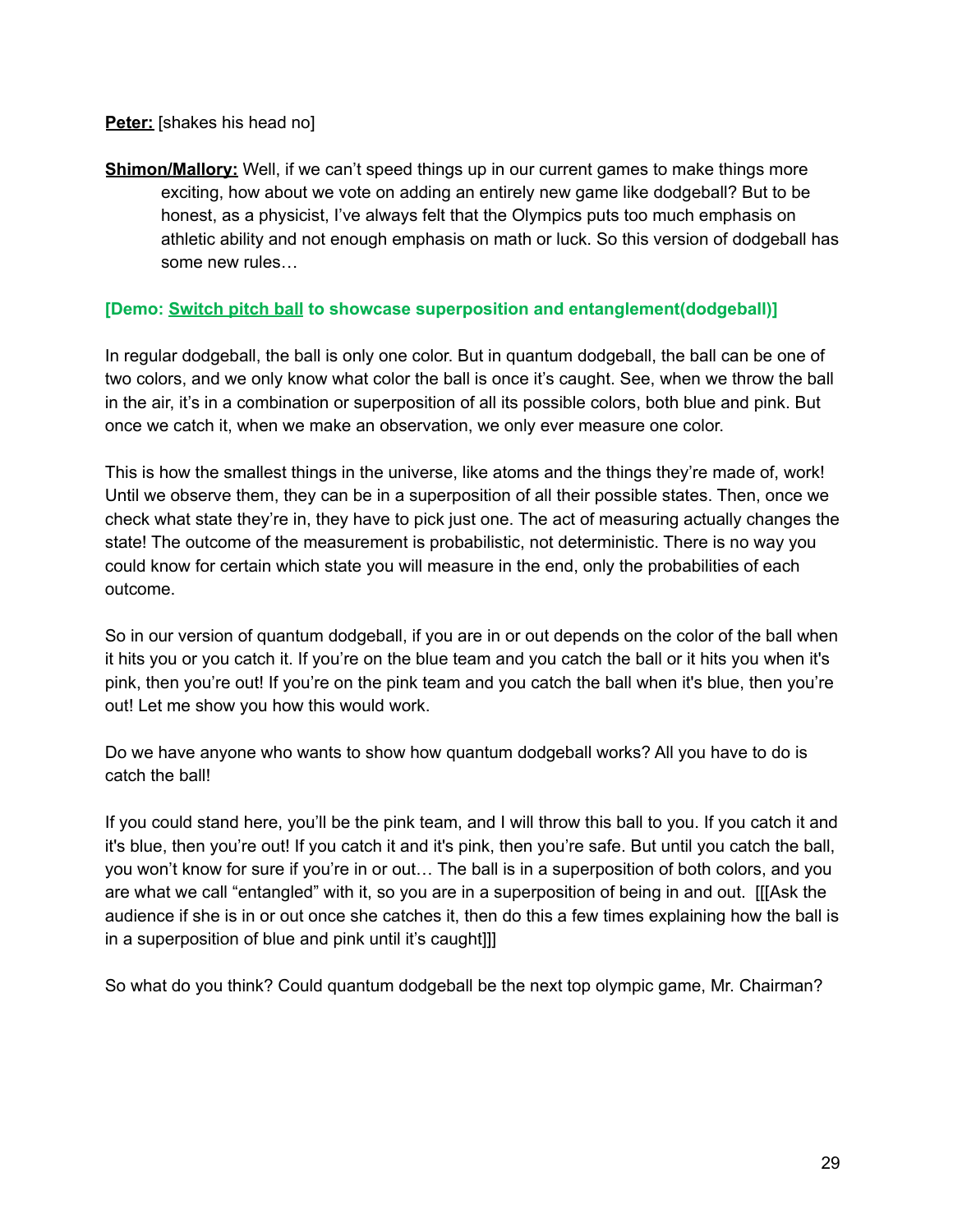**Peter:** [shakes his head no]

**Shimon/Mallory:** Darn, there goes my shot at a gold medal...

### *Closing* **(Sprott [Mic #1])**

- **Peter:** Those are interesting ideas, but I think they're a few years ahead of their time. Maybe we could consider them for the 2050 Olympics.
- **Sprott:** Actually, we've already started a competition that would be perfect for the next Olympics. Last year with everyone sheltering at home due to COVID, we sponsored a physics video contest in which some of you submitted entries. The first place entry was from Alex Lie, a high school student in California. Here's his award-winning video:

*{Show Alex Lie [Video](https://drive.google.com/file/d/1iiiQA-Vtm1VGDMhrPlhN66PRHxgffUoK/view) - 3 minutes}*

**Sprott:** We gave out 18 awards including plaques and prizes. The contest was such a success that we're sponsoring another one this year, and you can all enter. Make a two-minute video illustrating a physics concept, and submit it to our website by June 30th, and maybe you too can be a winner!

*{Slide of [Olympic](http://sprott.physics.wisc.edu/wop/Movies/24523_Abstract_flame_backgrounds_HD_BG.mp4) flame}*

**Sprott:** And now, I'd like to conclude our proposal and end the show the same way we've ended every one of the hundreds of shows over the past 38 years by making for you a cloud. It's a very cold cloud as might be appropriate for a future Winter Olympics featuring the principles of physics …

**Sprott:** Blah, Blah, Blah … Thank you all for coming!

*{Extinguish [Olympic](http://sprott.physics.wisc.edu/wop/Movies/24523_Abstract_flame_backgrounds_HD_BG.mp4) flame slide as cloud forms}*

*(ON B) - RGB {Lec Computer 1}: PPT SLIDE # 48 - Clouds / Thank You*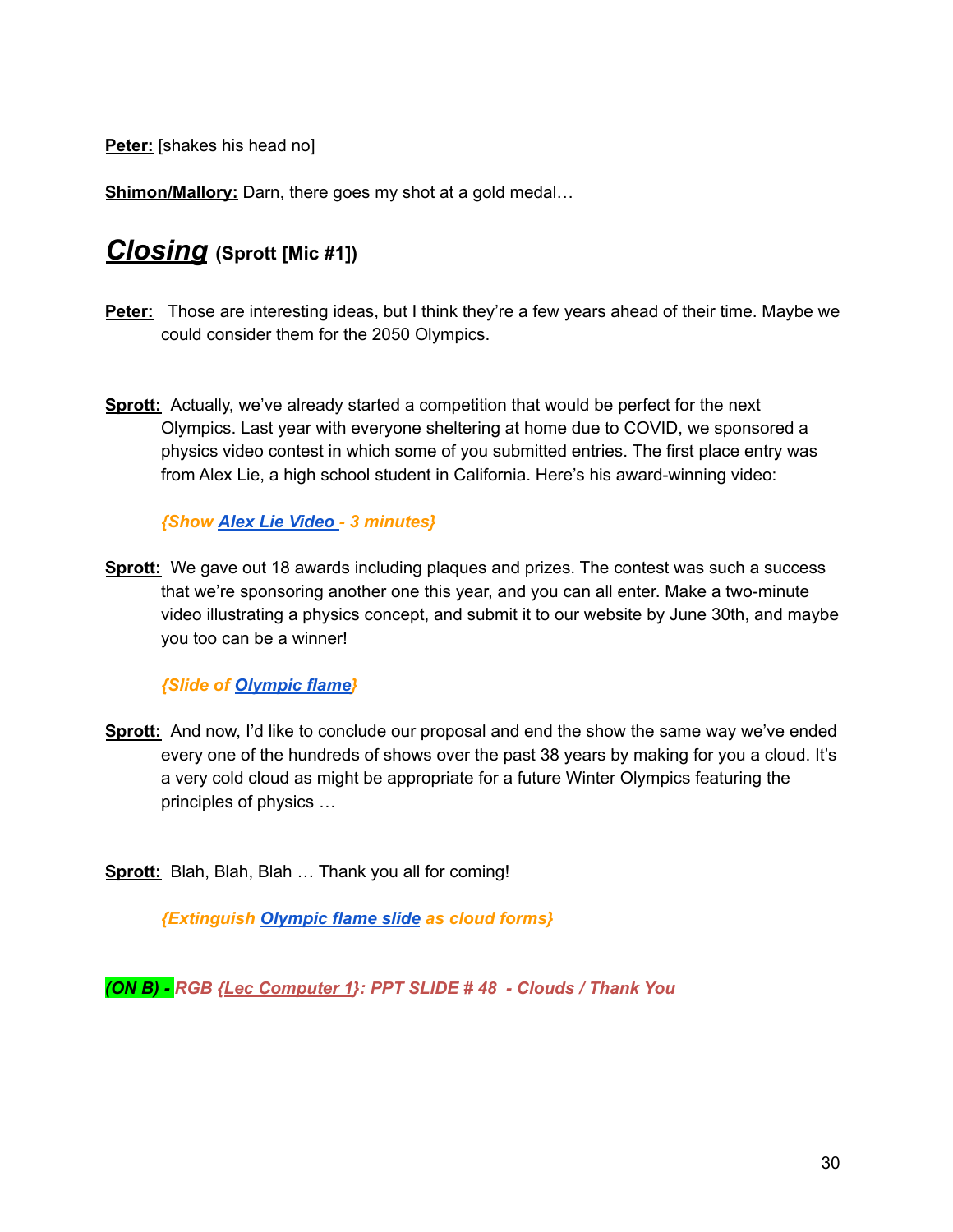*(ON B) - DVD Video: [Theme](http://sprott.physics.wisc.edu/videos/wopcapcty.mpg) music video Audio: WOP [Theme-long-3m22s.wav](http://sprott.physics.wisc.edu/wop/sounds/ThemeLong-3m22s.wav)*

*[Theme](http://sprott.physics.wisc.edu/videos/wopcapcty.mpg) music video plays.*

*{Cast enter and bow in unison.}*